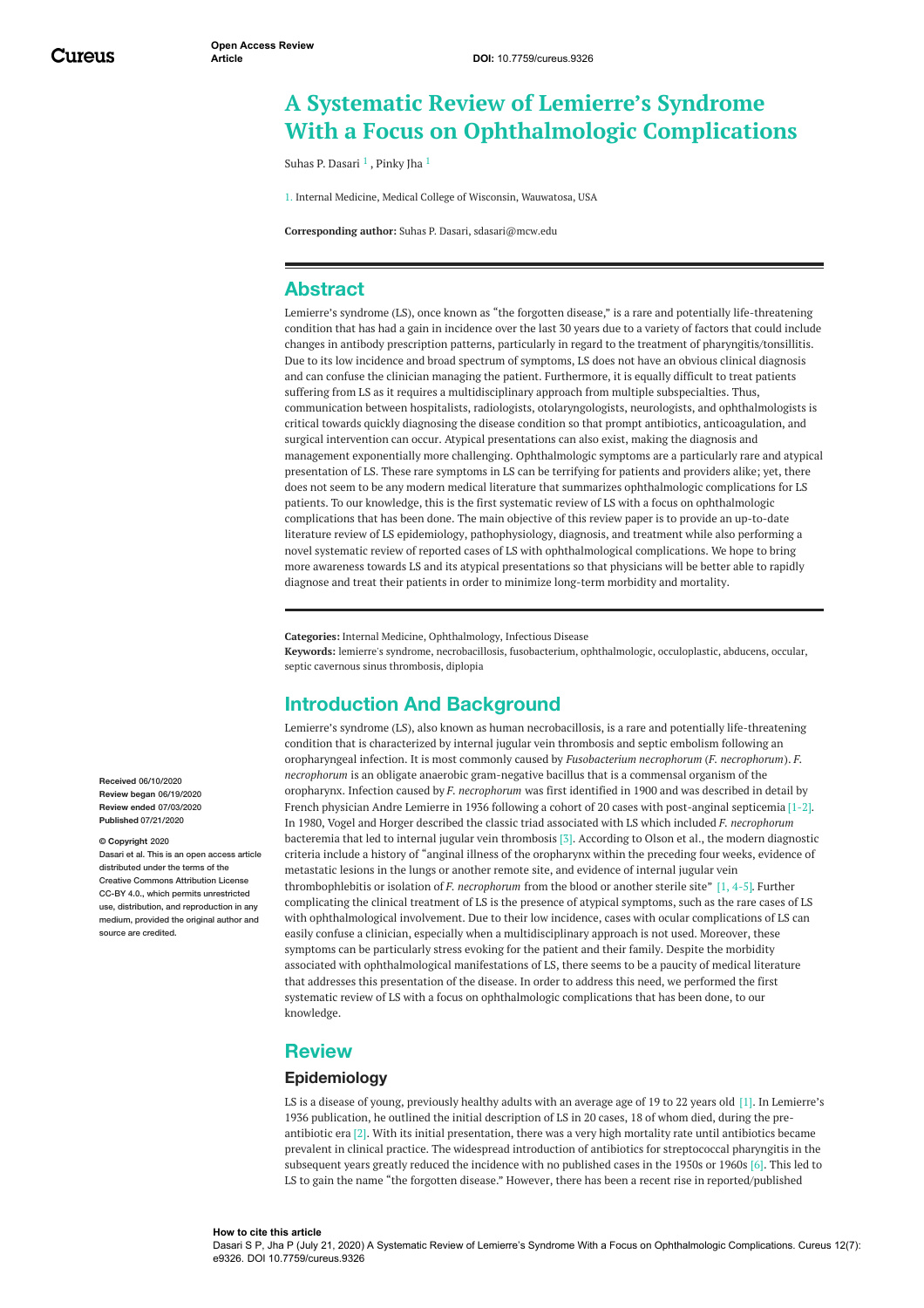cases of LS in the decades that followed with studies showing an incidence of 0.8 - 1.5 million per year worldwide between 1970 to 2007 [4, 7].

Karkos et al. performed a systematic review in 2009 with a MEDLINE® search using the terms LS, postanginal septicemia, *Fusobacterium*, and internal jugular vein thrombosis, in which they found an upwards trend of published cases of LS in the post-antibiotic world with six cases in the 1980s, 50 cases in the 1990s, and 121 cases from 2001 - 2008 [6]. They specifically analyzed 84 of these cases (114 patients) that had *Fusobacterium* culture-confirmed cases of LS with radiographic imaging showing thrombophlebitis of the internal jugular vein [6]. In their review, they found an average age of 22 with equal prevalence in men and women; they also found a low mortality of 5%, a high morbidity of 52% (defined as a prolonged hospital or intensive care unit (ICU) course), and a median hospital stay of 25 days [6]. The most common sources of infection in their analysis was tonsillitis (37%), pharyngitis (30%), and involvement of the chest/lower respiratory tract (25%) [6]. The most common presenting symptom was a sore throat with a chest x-ray showing consolidation in 75% of cases, though 10% of cases had normal radiographs [6]. In an impressive review by Riordan in 2007, 393 cases were analyzed between 1970 and 2007 by identifying patients with necrobacillosis or suspected systemic infection with *F. necrophorum* originating in the head and neck; of these 393 cases, 222 cases met the modern criteria for LS that was previously defined in this review article [1]. For patients with necrobacillosis and throat infection, 89% presented as culture-confirmed cases with *F. necrophorum*, the most common pathogen associated with LS [1, 6]. Riordan reported an average age of 19 years old with a male predominance of close to a 2:1 ratio [1]. Numerous data points suggest that the incidence of LS rose during the 1980s - 1990s with culture-positive *F. necrophorum* LS showing a sustained increase in incidence between 1995 - 2004. A more recent systematic review from 2009 - 2014 by Blessing et al. showed a mortality of 2% in LS and that cases of LS that presented initially with oropharyngeal involvement had longer hospital courses and higher morbidity [7].

There are several proposed theories as to why there has been a recent uptick in literature-reported cases of LS. This could potentially be due to increases in antibiotic resistance, changes in prescription patterns (especially with the increase in awareness of antibiotic resistance), or a trend in literature/publishing. Karkos et al. also proposed that the trend towards the use of weekly antibiotics (like a cephalosporin) over daily antibiotics led to reduced coverage of the *Fusobacterium* species in the population of young adults with sore throats, tonsillitis, or other oropharyngeal infections [6]. Riordan also postulated that the guidelines that drive antibiotic treatment of suspected group A streptococcal pharyngitis may play a role in this trend, but the incidence of LS is currently too low to alter antibiotic prescription guidelines [1]. Taken together, all of these trends in modern medicine allow for a greater proportion of simple oropharyngeal illnesses to transform into *Fusobacterium* septicemias and increase the risk of developing LS.

#### **Microbiology**

*F. necrophorum* is the most common pathogen responsible for causing LS, and any discussion regarding the diagnosis, management, and treatment of LS begins with understanding this organism. The *Fusobacterium* species is a group of Gram-negative obligate anaerobic bacilli, and *F. necrophorum* is the most virulent species of *Fusobacterium* [8]. It is the most clinically relevant bacterium in any discussion of LS. Though *F. necrophorum* is the most common cause of LS, it is important to note that Gram-positive cocci have caused LS as well [5, 9].

Virulence factors of *F. necrophorum* include adhesins, endotoxins, hemolysins, and leukotoxins, which contribute to necrotic abscess formation [1]. Hemagglutinin is especially pathogenic and greatly increases *F. necrophorum* morbidity within the context of LS by aggregating platelets, leading to thrombophlebitis, septic emboli, thrombocytopenia, and even disseminated intravascular coagulation [1, 6]. Additionally, there is a synergistic role with other facultative bacteria that use up oxygen and lower the local reduction potential to create a protective anaerobic environment for *F. necrophorum*, specifically, protecting it from superoxide dismutase. In return, leukotoxins from *F. necrophorum* protect these oxidizing bacteria from phagocytosis [1].

While multiple sources state that *F. necrophorum* is a part of the normal flora and is made pathogenic during infection of the oropharynx [4, 8], others would argue that *F. necrophorum* must be externally acquired. Riordan specifically argued that there was no convincing culture evidence to show that *F. necrophorum* was part of the oropharyngeal flora with only one molecular study, using reverse transcription-polymerase chain reaction (RT-PCR), showing that this pathogen could be part of the normal flora of a healthy individual [1]. Despite this, *F. necrophorum* was shown to have an increased prevalence in patients with a sore throat; this was confirmed by polymerase chain reaction (PCR) [1]. Specifically, chronic tonsillitis was associated with a change in microbial flora and generally presented with more anaerobes and an increased prevalence of foul breath with the *Fusobacterium* species being one of the most commonly isolated species in these situations [1]. It is still unclear if *F. necrophorum* has a causative role in recurrent tonsillitis or whether it is just simply present in increased numbers in patients with recurrent tonsillitis [1]. Regardless, it was clear that tonsils with increased fibrosis and signs of chronic inflammation into the adjacent tissues had increased the growth of *F. necrophorum* with enhanced pathogenicity [1]. Additionally, there was some evidence to suggest an association between infectious mononucleosis and *F. necrophorum,* though there was no strong evidence to support a mechanism of action  $[1, 8]$ . It is also possible that the association is simply due to coinfection and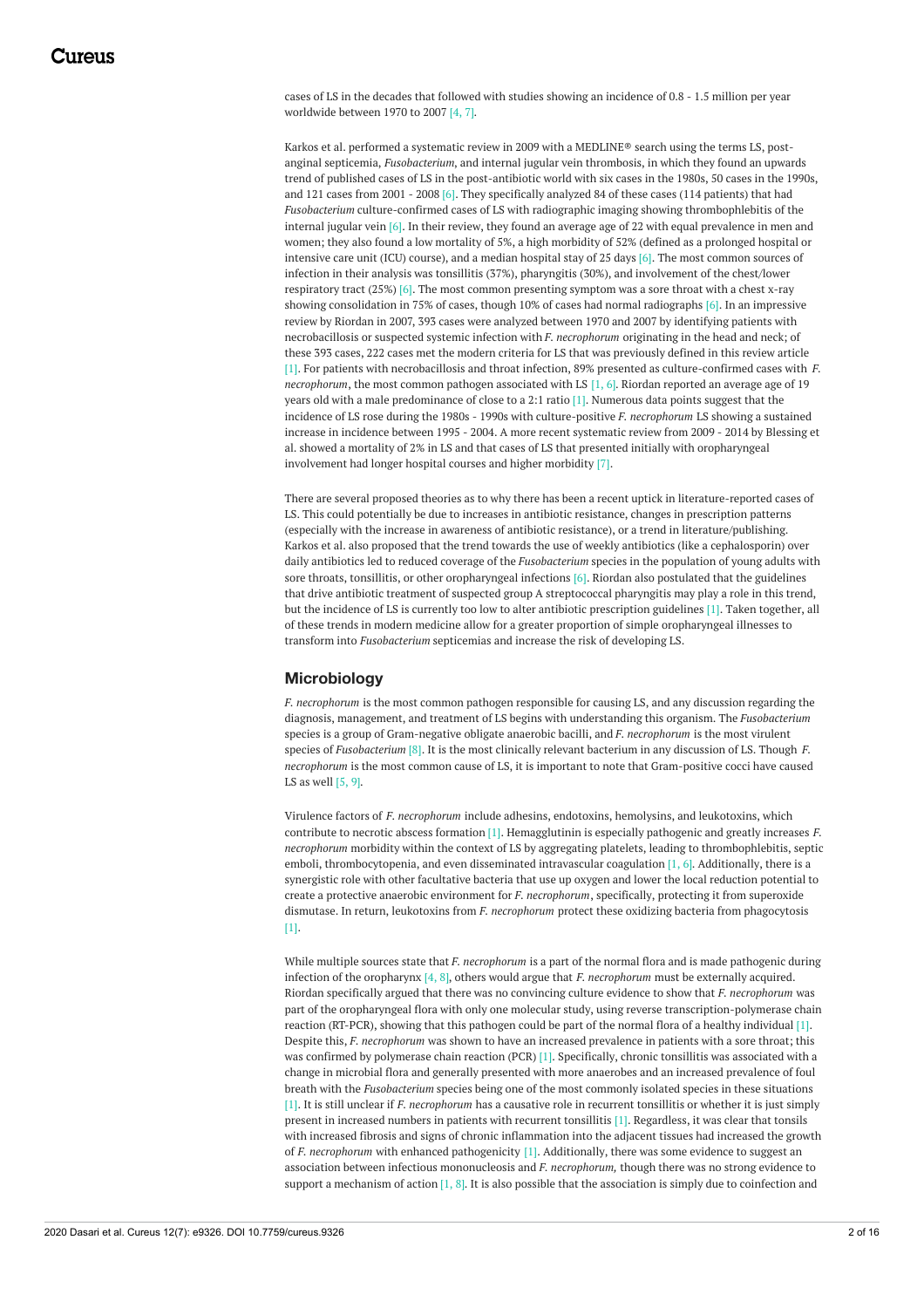an increased prevalence in the young adult patient population [1, 8].

#### **Pathophysiology**

LS is a medical emergency that is typically driven by an anaerobic oropharyngeal bacterial infection, leading to thrombophlebitis of the internal jugular vein and metastatic spread to distant organs via septic emboli. The Gram-negative anaerobic bacillus *F. necrophorum* is the usual culprit of LS in young, previously healthy, adults. The classic triad of presenting symptoms in most patients with LS includes pharyngotonsillitis, internal jugular venous thrombosis, and metastatic abscess [8]. While thrombophlebitis of the internal jugular vein is a classic feature of LS, it is not required to be present for a formal diagnosis of the condition. In fact, there are many reports of LS with positive cultures for *F. necrophorum,* despite having no imaging showing thrombosis in the veins of the head and neck. Thus, the modern diagnostic criteria of LS are characterized by a recent history of anginal illness within the preceding four weeks, metastatic spread of septic emboli to distant organs, and either evidence of internal jugular vein thrombophlebitis or isolation of F. necrophorum from blood or another sterile site  $[1, 4-5]$ . Riordan would argue that all patients with LS had *Fusobacterium* septicemia, and those with culture-negative LS simply had a*Fusobacterium* species infection that was not detected [1]. While this may be true, this has not been accepted by the medical community as of yet, and clinical diagnosis of LS does not require a *Fusobacterium* culture to be present so long as there is radiological evidence of internal jugular vein thrombophlebitis.

Generally speaking, LS begins with a harmless oropharyngeal infection that leads to more systemic consequences as pathogenic bacteria invade into the local vasculature. Pathogenesis occurs from the entry of the causal organism through the oropharyngeal mucosa from trauma, inflammation, or tissue destruction [8]. After passing through the mucosal barrier, post-anginal sepsis can develop as the organism directly spreads from an abscess through the deeper loose connective cervical tissues, spreads via hematogenous mechanisms, or spreads via a lymphogenic mechanism in order to extend into the veins of the head or neck with the most frequent route being from the tonsil into the ipsilateral internal jugular vein [1, 9-10]. Regardless of which path the bacteria takes and which vein it is able to seed within, the pathogenic organism will eventually activate platelets, activate the coagulation cascade, and cause inflammation leading to thrombus formation and LS disease progression. The spread of septic emboli from the internal jugular vein, or whichever vein the bacterium has seeded, can lead to the involvement of distant organs within the body.

Infection with *F. necrophorum* exists on a spectrum of disease. Necrobacillosis is any human infection with *F. necrophorum* regardless of symptoms [1]. Post-anginal sepsis is the complication of thrombophlebitis after a case of tonsillitis, which generally presented with septicemia and metastatic lesions in published cases. LS is complex in description with some authors wanting it to be only for post-anginal cases (i.e., from tonsillitis) and others suggesting that infection of any site in the oropharynx is adequate to call it LS. Some authors also argue about thrombophlebitis of the internal jugular vein (IJV) being a defining requirement, whereas others require septic emboli, especially to the lung, as markers for LS. Lemierre's original paper described a septic illness with metastatic spread and these metastatic lesions were the defining feature required to classify a case as LS [2]. Because antibiotics can make blood cultures appear sterile (up to 33% of patients can receive antibiotics before admission), Riordan argued that there should be no requirement for bacterial culture in order to diagnose LS so long as there was the presence of metastatic lesions [1, 11]. Furthermore, there has been an extensive amount of cases of classical LS with metastatic lesions and culture-confirmed presence of *F. necrophorum* without any imaging evidence of internal jugular vein thrombophlebitis with ultrasound, contrast-enhanced computed tomography (CECT), or magnetic resonance imaging (MRI) modalities [1]. Taken together, with the concept that only an infection arising from the oropharynx should be included in the classification of LS, we can create modern diagnostic criteria that have been used to define LS in the literature over the past 10 - 15 years [11].

Based on these criteria, Riordan found 222 cases of LS between 1970 and 2007 with 89% being positive for *F. necrophorum* on blood culture and 48% positive for internal jugular vein thrombosis [1]. Sinus thrombosis occurs in about 25% of cases. The majority of patients will be young, acutely ill, and have unstable vitals. They will initially present with a prolonged sore throat and fever that has often progressed to cause swelling of the throat/neck, respiratory symptoms, and septic symptoms [5]. Labs will show leukocytosis with a neutrophil predominance and elevated C-reactive protein (CRP); additionally, there can be signs of organ failure based on where metastatic septic emboli spread to. Imaging would show thrombosis in the veins of the head and neck (often the internal jugular vein) and metastatic spread to distant organs due to septic emboli which will lead to abscess formation [5]. The clinical features of LS depend upon which end organs are involved with metastatic spread. Septic emboli typically lead to the involvement of the pulmonary capillaries, and pulmonary lesions are the most common finding in up to 92% patients [1, 10, 12]. The second most common manifestation of metastasis would be septic arthritis that presents in 13% - 27% of patients and classically affects the hip, knee, or shoulder joint [10]. Upon arthrocentesis, septic arthritis in LS will present as foul, malodorous pus in the margins of the joint capsule [1]. Other complications include skin/soft tissue infections, intra-abdominal sepsis, and endocarditis/pericarditis [1].

**Systematic review of ophthalmologic complications**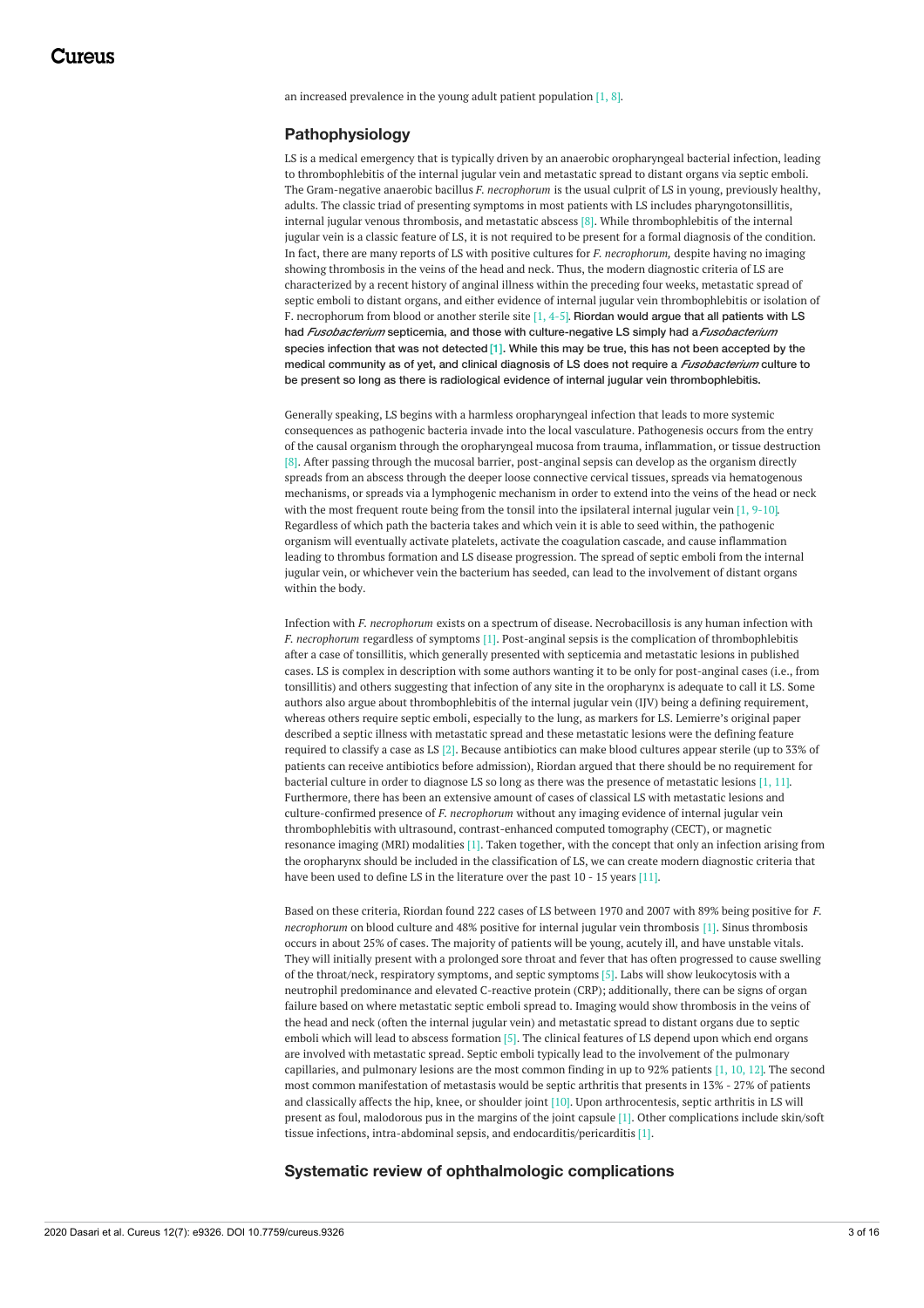LS can also present with uncommon symptoms and ocular involvement is a particularly rare manifestation of LS [7, 9, 13]. Based on our comprehensive literature review, we could only identify 27 total patients between 2009 and 2019 that met our criteria for LS and who presented with any symptom involving the orbit, the extraocular muscles, the optic nerve, the oculomotor nerve, the trochlear nerve, the abducens nerve, or the cavernous sinus. This is outlined in Table *[1](#page-5-0)*. For reference, Johannesen et al. identified 137 LS patients using very similar inclusion criteria for LS over just five years (2010 - 2015) [5].

| <b>Author</b>                             | <b>Patient</b><br>(Age/Sex) | Source of<br>Infection                        | Ophthalmic<br>Involvement                                                                                                                                                                     | Sites of Embolism,<br>Abscess, and<br><b>Vascular Disease</b>                                                                                                                                         | Causal<br>Organism                                                          | Antibiotics,<br>Anticoagulation,<br>and Surgical<br>Intervention                                                             | <b>Outcome</b>                                                                                                                                          |
|-------------------------------------------|-----------------------------|-----------------------------------------------|-----------------------------------------------------------------------------------------------------------------------------------------------------------------------------------------------|-------------------------------------------------------------------------------------------------------------------------------------------------------------------------------------------------------|-----------------------------------------------------------------------------|------------------------------------------------------------------------------------------------------------------------------|---------------------------------------------------------------------------------------------------------------------------------------------------------|
| Hegde et al.<br>2009 [21]                 | 23 F                        | Г<br>parapharyngeal<br>abscess                | R proptosis (26<br>mm OD vs 22<br>mm OS),<br>diplopia,<br>decreased visual<br>acuity (6/24 OD<br>and 6/5 OS),<br>chemosis, and<br>painful limitation<br>of gaze                               | R CST                                                                                                                                                                                                 | Positive blood<br>culture of F.<br>necrophorum                              | IV benzylpenicillin<br>with metronidazole;<br>no anticoagulation;<br>tonsillectomy                                           | Full recovery                                                                                                                                           |
| Lee et al.<br>2009 [22]                   | 3 M                         | Sore throat                                   | Trochlear nerve<br>palsy leading to<br>R head tilt and<br>strabismus                                                                                                                          | R IJV, L IJV, and L<br>external jugular<br>vein thrombosis                                                                                                                                            | S. viridans and<br>S. salivarius<br>detected on<br>blood culture            | IV ceftriaxone and<br>clindamycin;<br>unspecified<br>anticoagulation; 12<br>mm L inferior<br>oblique surgical<br>recession   | At 6 months, the<br>patient remained<br>orthotropic with<br>primary gaze and<br>L gaze with 2<br>prism L<br>hypertropia in R<br>gaze                    |
| Aouad et al.<br>2010 [20]                 | 4 M                         | R peritonsillar<br>abscess                    | Photophobia and<br>R periorbital<br>edema                                                                                                                                                     | R IJV thrombosis<br>extending into<br>sigmoid and<br>superior petrosal<br>sinuses, multiple<br>orbital abscesses,<br>CST, multiple<br>brain/lung<br>abscesses, and<br>endocarditis of<br>mitral valve | <b>MSSA</b> was<br>cultured in<br>blood, CSF,<br>and pus from<br>an abscess | Unspecified broad-<br>spectrum<br>antibiotics;<br>unspecified<br>anticoagulation;<br>drainage of<br>peritonsillar abscess    | Patient died on<br>Day 26                                                                                                                               |
| Chacko et<br>al. 2010 [23]                | 19 M                        | Sore throat<br>(positive<br>serology EBV)     | None                                                                                                                                                                                          | L SOV thrombosis,<br>frontal lobe<br>empyema, and<br>bibasilar septic<br>emboli of lungs                                                                                                              | Positive blood<br>culture of F.<br>necrophorum                              | Unspecified<br>antibiotic regimen;<br>no anticoagulation;<br>endoscopic sinus<br>surgery and frontal<br>craniotomy           | Not stated                                                                                                                                              |
| Lim et al.<br>2010 [16]                   | 32 M                        | Sore throat                                   | Diplopia with<br>reduced visual<br>acuity (20/50 OS,<br>20/22 OD),<br>bilateral total<br>ophthalmoplegia,<br>ptosis,<br>mydriasis, and<br>absence of<br>pupillary light<br>reflex bilaterally | R IJV thrombosis,<br>bilateral CST,<br>bilateral ICA<br>aneurysms, septic<br>emboli to lungs                                                                                                          | <b>MRSA</b> was<br>isolated on<br>blood culture                             | Imipenem and<br>metronidazole;<br>heparin; endoscopic<br>sphenoidotomy and<br>GDC coiling with<br>four-vessel<br>angiography | At 2 years, visual<br>acuity and<br>ophthalmoplegia<br>improved with<br>some limitation in<br>R eye upward<br>gaze and some<br>remaining<br>photophobia |
| Peer<br>Mohammed<br>and Carr<br>2010 [24] | 14 M                        | Sore throat with<br>recent L ear<br>infection | R abducens<br>nerve palsy                                                                                                                                                                     | Leptomeningitis<br>with thrombosis of<br>L sigmoid sinus<br>and IJV                                                                                                                                   | Positive blood<br>culture of F.<br>necrophorum                              | Ceftriaxone and<br>acyclovir, then<br>ceftriaxone and<br>metronidazole                                                       | At 3 months, the<br>patient had full<br>recovery of CNVI                                                                                                |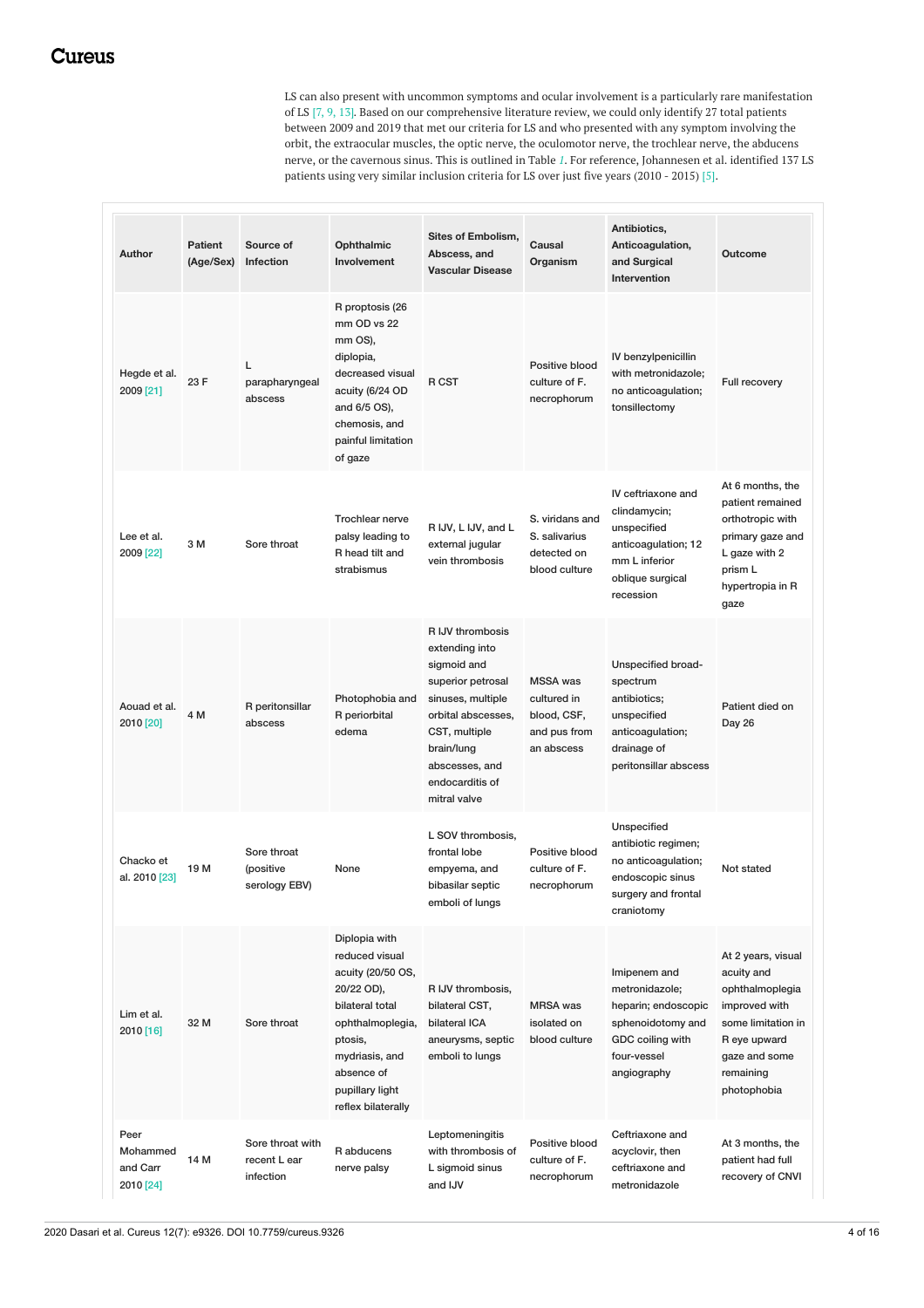| Bababeygy<br>et al. 2011<br>$[25]$ | 3 M  | <b>Tonsillitis and</b><br>otomastoiditis           | Esotropia with L<br>abducens nerve<br>palsy                                                                                                                                                                                                                                     | L IJV thrombosis,<br>CST, SOV<br>thrombosis, and<br>sigmoid sinus<br>thrombosis                                                                                                                        | Positive blood<br>culture of F.<br>Necrophorum                                                                            | IV metronidazole<br>and cefepime, then<br>IV ceftriaxone and<br>metronidazole;<br>warfarin; ear tubes<br>placed                               | At 5 weeks, the<br>patient had some<br>improvement in<br>abducens nerve<br>palsy                                   |
|------------------------------------|------|----------------------------------------------------|---------------------------------------------------------------------------------------------------------------------------------------------------------------------------------------------------------------------------------------------------------------------------------|--------------------------------------------------------------------------------------------------------------------------------------------------------------------------------------------------------|---------------------------------------------------------------------------------------------------------------------------|-----------------------------------------------------------------------------------------------------------------------------------------------|--------------------------------------------------------------------------------------------------------------------|
| Kahn et al.<br>2011 [19]           | 45 M | Sore throat with<br>a history of drug<br>abuse     | Worsening visual<br>acuity (20/70 OD<br>and 20/40 OS), R<br>inferior<br>chemosis,<br>decreased<br>extraocular<br>motility in all<br>directions,<br>proptosis, and<br>elevated IOP (34<br>mmHg OD 14<br>mmHg OS)                                                                 | <b>Bilateral SOV</b><br>thrombosis, L IJV<br>thrombosis, L<br>intracranial dural<br>venous sinus<br>thrombosis,<br>bilateral CST,<br>bilateral orbital<br>abscesses, and<br>pulmonary septic<br>emboli | S. milleri<br>detected on<br>blood culture                                                                                | IV vancomycin,<br>meropenem,<br>rifampin, penicillin,<br>and metronidazole;<br>heparin; incision and<br>drainage of R orbital<br>abscess      | <b>Patient died</b>                                                                                                |
| Kraus and<br>Culican<br>2012 [26]  | 19F  | Monospot<br>positive with<br>fever and<br>headache | L orbital pain,<br>proptosis, ptosis,<br>bilateral<br>abducens nerve<br>palsy, and<br>blurred vision                                                                                                                                                                            | R CST, L<br>hypothalamic<br>ischemic infarct, L<br>masticator space<br>abscess, IJV<br>thrombosis                                                                                                      | <b>Blood cultures</b><br>positive for F.<br>necrophorum,<br>А.<br>haemolyticum,<br>and Group C<br>beta-hemolytic<br>strep | Unspecified broad-<br>spectrum<br>antibiotics;<br>unspecified<br>anticoagulation;<br>surgical sinus<br>exploration and<br>drainage of abscess | The patient had<br>mild remaining<br>ptosis with<br>abduction defect                                               |
| Krishna, et<br>al. 2012 [27]       | 35 M | Not stated                                         | Eye pain and<br>diplopia                                                                                                                                                                                                                                                        | Thrombosis of the<br>lateral and sigmoid<br>sinus, as well as<br>bilateral IJVs                                                                                                                        | Not stated                                                                                                                | Unspecified<br>antibiotics;<br>unspecified<br>anticoagulation                                                                                 | Not stated                                                                                                         |
| Miller et al.<br>2012 [10]         | 35 M | Sore throat with<br>positive<br>Monospot           | <b>Binocular</b><br>diplopia,<br>binocular<br>periorbital, R<br>ptosis,<br>chemosis,<br>reduced visual<br>acuity (20/30 OD<br>20/25 OS),<br>increased<br>intraocular<br>pressures (24<br>mmHg OD, 22<br>mmHg OS) and<br>limited<br>extraocular<br>motility in all<br>directions | R<br>transverse/sigmoid<br>sinus thrombosis,<br>R IJV thrombosis,<br>bilateral CST, R<br>SOV thrombosis,<br>and septic emboli<br>to lungs                                                              | Causal<br>organism<br>never<br>identified on<br>culture                                                                   | IV vancomycin and<br>meropenem; heparin                                                                                                       | Patient had full<br>recovery of visual<br>acuity (20/20 OU)<br>with mild<br>remaining R<br>abducens nerve<br>palsy |
| Shibuya et<br>al. 2012 [28]        | 33 M | Unclear                                            | R exophthalmos<br>and diplopia<br>secondary to<br>impaired lateral<br>(abducens nerve)<br>and inferior<br>extraocular<br>motility                                                                                                                                               | L IJV thrombosis,<br>bilateral CST, and<br>multiple lung<br>abscesses                                                                                                                                  | Unclear                                                                                                                   | Unspecified<br>antibiotic regimen                                                                                                             | Unclear                                                                                                            |
| Aggarwal et                        |      | Vestibulitis of                                    | L abducens                                                                                                                                                                                                                                                                      | L IJV thrombosis                                                                                                                                                                                       | Negative                                                                                                                  | Amoxicillin-<br>clavulanate and<br>metronidazole, then<br>meropenem,                                                                          | At 6 months, the                                                                                                   |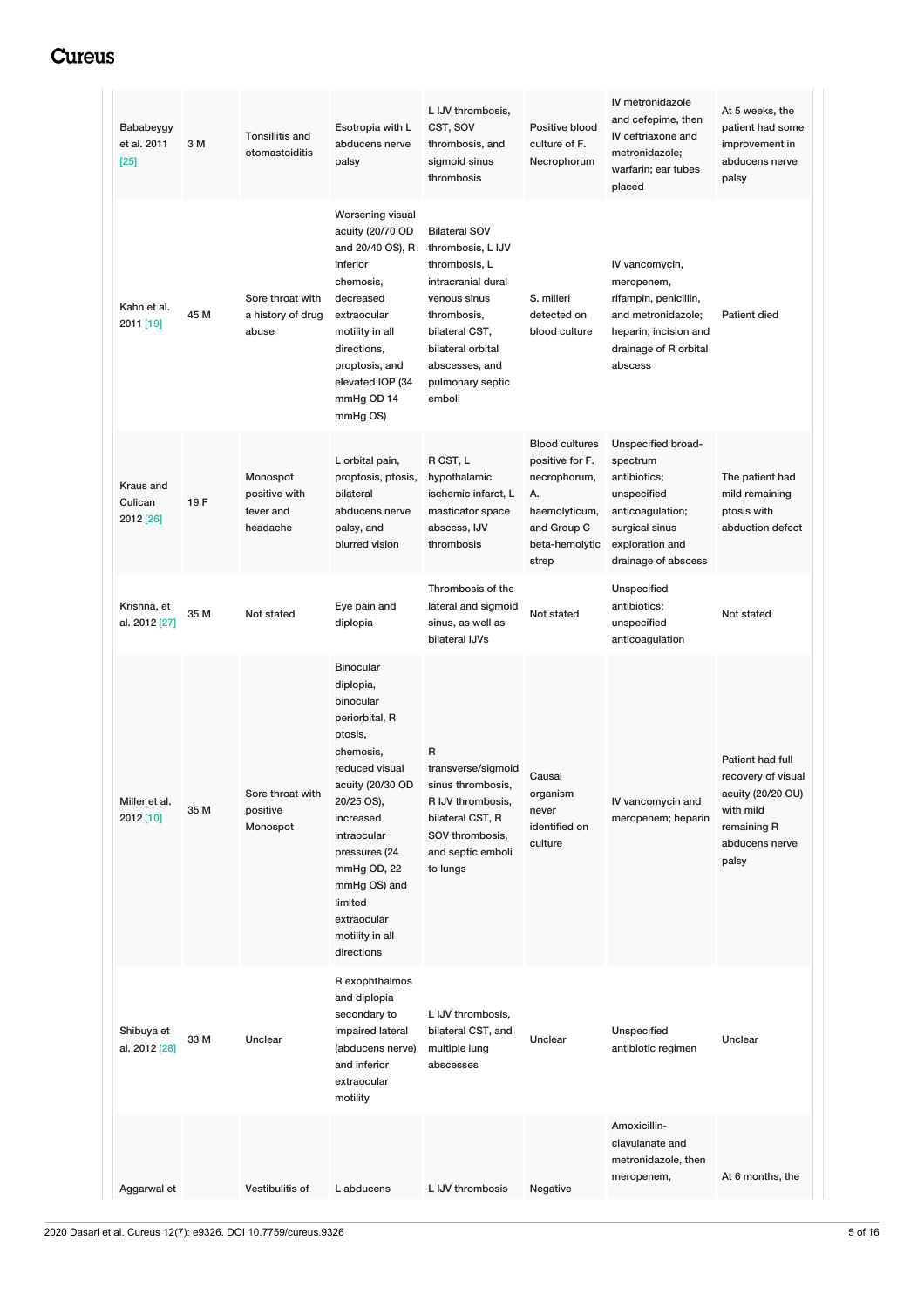<span id="page-5-0"></span>

| al. 2013 [29] 15 F           |      | nose                                                            | nerve palsy                                                                                                                                  | and CST                                                                                                                                                                                                  | blood cultures                                                                                              | levofloxacin, and<br>teicoplanin; low<br>molecular weight<br>heparin; right-sided<br>empyema drained                                                                                                                                                                                                                                                                                                        | patient had a full<br>recovery                                                                                   |
|------------------------------|------|-----------------------------------------------------------------|----------------------------------------------------------------------------------------------------------------------------------------------|----------------------------------------------------------------------------------------------------------------------------------------------------------------------------------------------------------|-------------------------------------------------------------------------------------------------------------|-------------------------------------------------------------------------------------------------------------------------------------------------------------------------------------------------------------------------------------------------------------------------------------------------------------------------------------------------------------------------------------------------------------|------------------------------------------------------------------------------------------------------------------|
| Gutzeit et<br>al. 2013 [12]  | 22 F | L tonsillitis                                                   | R abducens<br>nerve palsy<br>(became<br>bilateral) with<br>partial<br>oculomotor<br>palsy, mydriasis,<br>and R<br>exophthalmos               | Bilateral CST, R<br>SOV thrombosis, R<br>temporal lobe<br>abscess, L tonsil<br>abscess, R IJV<br>thrombosis,<br>multiple septic<br>emboli to lungs,<br>and aneurysm of R<br>ICA                          | Positive blood<br>culture of F.<br>Necrophorum                                                              | Amoxicillin-<br>clavulanate and<br>clindamycin, then<br>ceftriaxone and<br>metronidazole:<br>heparin; surgical<br>drainage of L tonsil<br>abscess                                                                                                                                                                                                                                                           | Patient had full<br>recovery of<br>oculomotor nerve<br>and minor R<br>abducens palsy                             |
| Morelli et<br>al. 2013 [30]  | 54 F | Retropharyngeal<br>abscess                                      | Ptosis and<br>chemosis of L<br>eye                                                                                                           | CST, L IJV<br>thrombosis,<br>multiple pulmonary<br>abscesses,<br>retropharyngeal<br>abscess, epidural<br>empyema                                                                                         | Not stated                                                                                                  | Not stated                                                                                                                                                                                                                                                                                                                                                                                                  | Not stated                                                                                                       |
| Rudski et<br>al. 2013 [31]   | 21 M | One-week<br>history of URI                                      | Diplopia,<br>anisocoria, and<br>R abducens<br>nerve palsy                                                                                    | R maxillary and<br>sphenoid sinusitis,<br>R CST, and R ICA<br>stenosis                                                                                                                                   | Sinus pus<br>culture<br>positive for S.<br>viridans;<br>mucosal<br>biopsy<br>positive for F.<br>necrophorum | Oral amoxicillin-<br>clavulanate, then IV<br>ceftriaxone,<br>vancomycin, and<br>metronidazole, then<br>amphotericin B;<br>enoxaparin;<br>endoscopic sinus<br>surgery                                                                                                                                                                                                                                        | Not stated                                                                                                       |
| Stauffer et<br>al. 2013 [17] | 18 M | Retropharyngeal<br>abscess and<br>osteomyelitis<br>after trauma | Progressive<br>visual loss, L<br>periorbital<br>edema (became<br>bilateral), and<br>impaired<br>extraocular<br>motility                      | R IJV, bilateral<br>SOV thrombosis,<br>cerebral venous<br>thrombosis of R<br>sigmoid and<br>transverse sinus                                                                                             | <b>MRSA</b> was<br>isolated on<br>blood culture                                                             | Ciprofloxacin and<br>azithromycin, then<br>clindamycin,<br>vancomycin,<br>piperacillin-<br>tazobactam, and<br>acyclovir, then<br>vancomycin,<br>metronidazole,<br>rifampin, and<br>gentamycin                                                                                                                                                                                                               | Patient did not<br>regain function of<br>CNII with no<br>detection of light<br>or pupillary<br>response to light |
| Olson et al.<br>2014 [4]     | 18 F | Pharyngitis with<br>positive EBV<br>serology                    | Horizontal<br>diplopia,<br>reduced ocular<br>motility (OD<br>supraduction<br>and abduction),<br>and reduced<br>visual acuity<br>$(20/30$ OD) | Subperiosteal<br>abscess in R orbit,<br>R parotid gland<br>abscess,<br>thrombosis of R<br>facial vein,<br>bilateral CST,<br>bilateral arteritis<br>and thrombosis of<br>ICA, and infarcts<br>along R MCA | Positive blood<br>culture of F.<br>necrophorum                                                              | Oral erythromycin,<br>then TMP-SMX and<br>clindamycin, then IV<br>vancomycin,<br>meropenem, and<br>clindamycin (TMP-<br>SMX added back<br>on), then IV<br>vancomycin and<br>meropenem<br>(discharge)<br>(transitioned to oral<br>clindamycin);<br>enoxaparin and<br>aspirin, then<br>dalteparin and<br>aspirin (discharge)<br>(transitioned to<br>warfarin); fine-<br>needle aspiration of<br>parotid gland | At 4 weeks, the<br>patient regained<br>full extraocular<br>motility and<br>diplopia had<br>resolved              |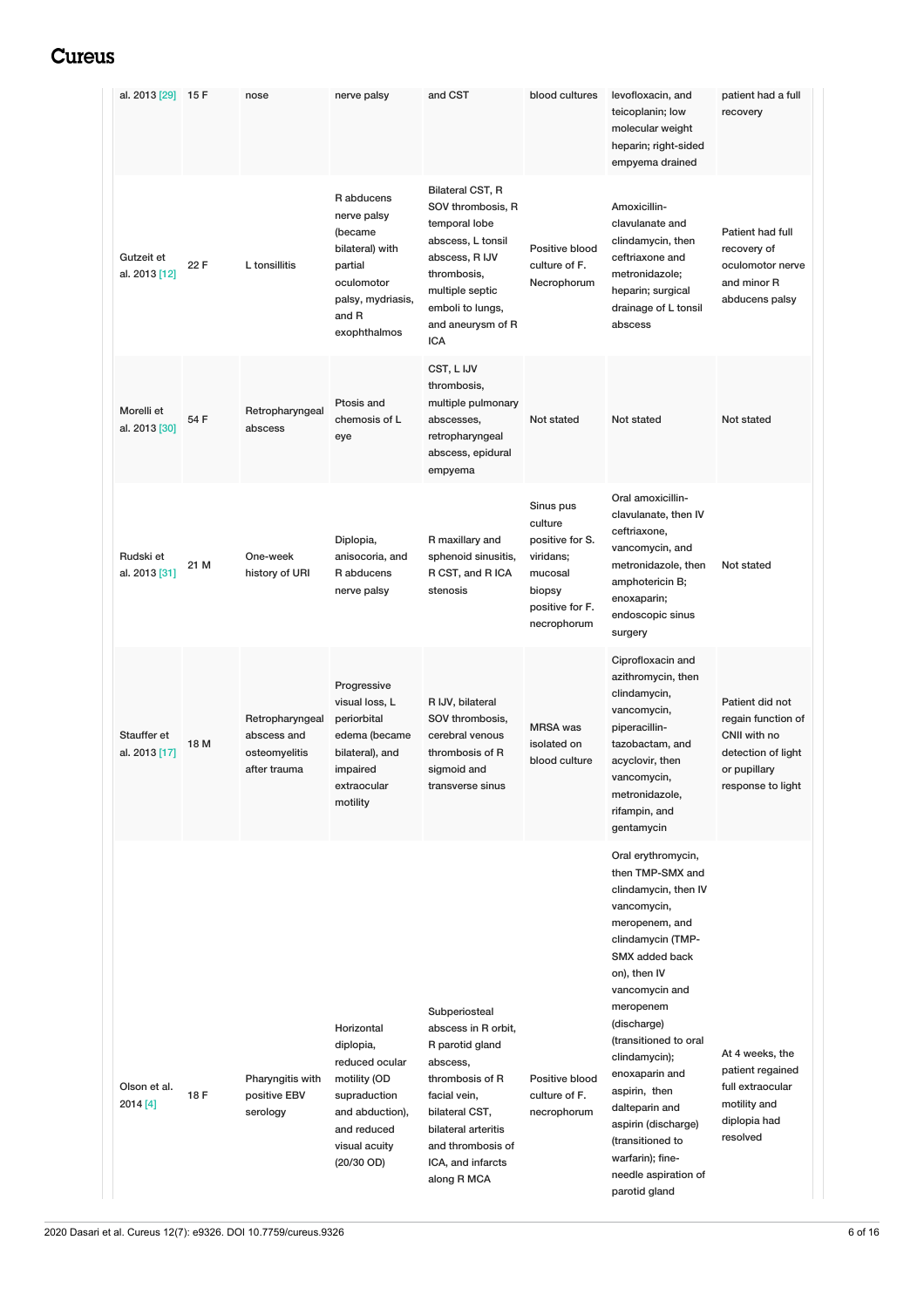|                                      |      |                                                                 |                                                                                                                          |                                                                                                                                                         |                                                                                                                 | abscess and<br>superolateral<br>orbitotomy of R<br>orbital abscess. Also<br>given 5 units<br>botulinum toxin<br>injection to R medial<br>rectus muscle                                                                             |                                                                                         |
|--------------------------------------|------|-----------------------------------------------------------------|--------------------------------------------------------------------------------------------------------------------------|---------------------------------------------------------------------------------------------------------------------------------------------------------|-----------------------------------------------------------------------------------------------------------------|------------------------------------------------------------------------------------------------------------------------------------------------------------------------------------------------------------------------------------|-----------------------------------------------------------------------------------------|
| Golan et al.<br>2014 [18]            | 41 M | Pharyngitis with<br>R peritonsillar<br>abscess                  | R-sided<br>ophthalmoplegia<br>with loss of<br>pupillary light<br>response                                                | R IJV thrombosis,<br>R frontoparietal<br>subdural empyema<br>with orbital<br>abscess, and R<br>fusiform aneurysm<br>of ICA                              | Positive blood<br>culture of F.<br>necrophorum                                                                  | Ceftriaxone,<br>clindamycin,<br>ciprofloxacin, and<br>metronidazole; no<br>anticoagulation;<br>endoscopic drainage<br>of sphenoid sinus,<br>emergent R<br>frontoparietal<br>craniotomy, and<br>drainage of<br>intraorbital abscess | Patient<br>discharged after<br>finishing<br>rehabilitation;<br>unclear final<br>outcome |
| Nishida et<br>al. 2015 [32]          | 54 F | Untreated<br>periodontal<br>disease                             | <b>Bilateral</b><br>periorbital pain<br>with associated<br>blepharoptosis,<br>chemosis, and<br>disturbed eye<br>movement | <b>Bilateral CST, SOV</b><br>thrombosis, and<br><b>IJV</b> thrombosis                                                                                   | Intraoral<br>resident flora<br>was cultured<br>on blood (not<br>specified)                                      | Unspecified<br>antibiotic;<br>unspecified<br>anticoagulation;<br>treatment of<br>periodontal disease                                                                                                                               | Full recovery                                                                           |
| Takahashi<br>et al. 2015<br>$[33]$   | 73 M | Unclear                                                         | Diplopia and R-<br>sided ptosis<br>(became<br>bilateral)                                                                 | Clivus<br>osteomyelitis,<br>steroid-responsive<br>mass lesion in<br>cavernous sinus,<br>bilateral septic<br>emboli of lungs,<br>and L IJV<br>thrombosis | Unclear                                                                                                         | Flomoxef, then<br>clindamycin, then<br>meropenem, then<br>ampicillin-sulbactam                                                                                                                                                     | <b>Patient was</b><br>discharged with<br>full recovery and<br>no ophthalmic<br>symptoms |
| <b>Ballester</b> et<br>al. 2016 [34] | 59 M | "Infected<br>mouth" with<br>poor dental<br>hygiene              | Diplopia, ptosis,<br>and proptosis of<br>L eye                                                                           | R pterygomaxillary<br>abscess, L IJV<br>thrombosis, L SOV<br>thrombosis, and<br>septic emboli to<br>the lungs                                           | Cultured G.<br>morbillorum<br>from abscess                                                                      | IV piperacillin-<br>tazobactam and<br>linezolid; no<br>anticoagulation;<br>intraoral drainage of<br>abscess and<br>treatment of<br>involved teeth                                                                                  | Patient had fully<br>recovered by the<br>time of discharge                              |
| Hama et al.<br>2016 [35]             | 39 M | <b>Untreated</b><br>periodontal<br>disease and<br>dental caries | R orbital pain,<br>bilateral eyelid<br>swelling, bilateral<br>exophthalmos,<br>and<br>ophthalmoplegia                    | R IJV thrombosis,<br>R CST, R sigmoid<br>sinus thrombosis,<br>L SOV thrombosis,<br>and multiple lung<br>nodules                                         | Positive blood<br>culture of F.<br>necrophorum<br>(F. nucleatum<br>was also<br>detected later)                  | Levofloxacin, then IV<br>meropenem; no<br>anticoagulation;<br>treatment of<br>periodontal disease<br>and dental caries                                                                                                             | Patient achieved<br>full recovery with<br>no neurologic<br>deficits                     |
| Budhram et<br>al. 2017 [36]          | 51 M | History of tooth<br>extraction (4<br>months prior)              | R partial<br>ophthalmoplegia<br>and ptosis<br>(became<br>bilateral)                                                      | L sigmoid sinus<br>thrombosis,<br>bilateral CST,<br>bilateral lung<br>nodules, and focal<br>pachymeningitis                                             | <b>Blood cultures</b><br>grew<br>Actinomyces<br>meyeri,<br>Parvimonas<br>micra, and<br>Fusobacterium<br>species | Meropenem and<br>metronidazole;<br>rivaroxaban;<br>removal of the<br>residual tooth root                                                                                                                                           | Not stated                                                                              |
| Kobayashi                            |      | R peritonsillar                                                 | R palsy of<br>oculomotor                                                                                                 | R IJV thrombosis<br>that involved<br>sigmoid sinus and                                                                                                  | <b>Blood cultures</b><br>grew                                                                                   | Unspecified<br>antibiotic regimen;                                                                                                                                                                                                 | Patient did not<br>fully recover and                                                    |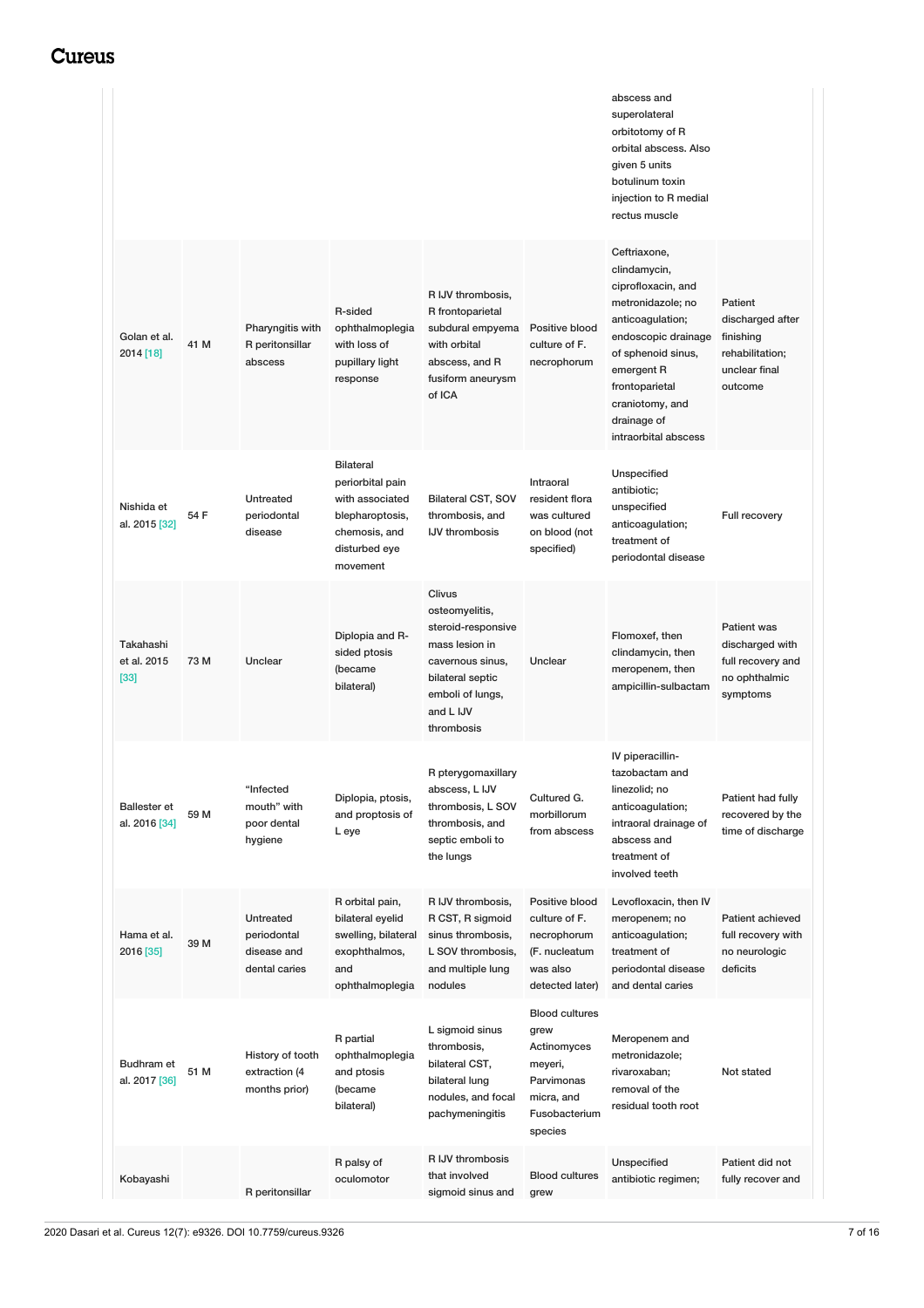| and Matsui<br>2017 [37] | 46 M | abscess                        | nerve, trochlear<br>nerve, and<br>abducens nerve                                                                                                                                        | cavernous sinus<br>with pulmonary<br>septic emboli                                    | Prevotella<br>intermedia                                           | heparin; surgical<br>drainage of<br>peritonsillar abscess                                                                             | had residual<br>neurological<br>impairment                                                                                             |
|-------------------------|------|--------------------------------|-----------------------------------------------------------------------------------------------------------------------------------------------------------------------------------------|---------------------------------------------------------------------------------------|--------------------------------------------------------------------|---------------------------------------------------------------------------------------------------------------------------------------|----------------------------------------------------------------------------------------------------------------------------------------|
| Martel 2018<br>$[38]$   | 86 M | None reported                  | L acute orbital<br>syndrome: visual<br>acuity (20/40),<br>inferior<br>chemosis.<br>superior orbital<br>fissure syndrome<br>(forehead<br>hypoesthesia<br>and diffuse<br>ophthalmoplegia) | L SOV thrombosis,<br>L CST, L IJV<br>thrombosis, L<br>transversal sinus<br>thrombosis | <b>Blood culture</b><br>showed S.<br>Intermedius<br>and S. warneri | Amoxicillin-<br>clavulanate;<br>unspecified<br>anticoagulation                                                                        | There was "quick<br>regression of<br>redness, visual<br>loss, and<br>ophthalmoplegia"<br>leading to patient<br>discharge in 3<br>weeks |
| Vu et al.<br>2019 [9]   | 65F  | <b>Recent sinus</b><br>surgery | <b>Bilateral</b><br>abducens nerve<br>palsies with<br>vertical and<br>horizontal<br>nystagmus                                                                                           | R IJV thrombosis<br>and R CST                                                         | <b>Blood culture</b><br>grew S.<br>intermedius                     | Ceftriaxone,<br>ampicillin,<br>vancomycin,<br>ertapenem,<br>piperacillin-<br>tazobactam;<br>rivaroxaban; sinus<br>debridement surgery | At 6 months, the<br>final deviation<br>was esophoria at<br>2 PD distance<br>and orthophoria<br>on near gaze                            |

### **TABLE 1: Comprehensive Literature Review of Cases of Lemierre's Syndrome With Ophthalmological Complications Over the Past 10 Years (2009 - 2019)**

Articles were found using PubMed search terms Lemierre, Fusobacterium, or necrobacillosis combined with ophthalmologic, ocular, eye, diplopia, exophthalmos, cavernous, or ophthalmoplegia. All case reports found were read and any relevant cases cited within the report were crossreferenced, analyzed, and compiled into our table. Cases that did not meet the three requirements that define LS outlined in our systematic review were not included.

CN: cranial nerve; CSF: cerebrospinal fluid; CST: cavernous sinus thrombosis; EBV: Epstein-Barr virus; F: female; GDC: Guglielmi detachable coil; ICA: internal carotid artery; IJV: internal jugular vein; IOP: interocular pressure; IV: intravenous; L: left; M: male; MCA: middle cerebral artery; MRSA: methicillin-resistant S. aureus; MSSA: methicillin-sensitive S. aureus; OD: oculus dexter; OS: oculus sinister; OU: oculus uterque; PD: pupillary distance; R: right; SOV: superior ophthalmic vein; TMP-SMX: trimethoprim-sulfamethoxazole; URI: upper respiratory infection

> Ocular involvement occurs from septic emboli undergoing retrograde transportation in the veins of the head and neck. The spread of septic emboli from the IJV can lead to the involvement of the sinuses, causing ophthalmologic complications, meningitis, and/or cerebral abscess [1]. One of the earliest cases reporting ophthalmological involvement in LS was a case in 1912 which described a patient with tonsillitis who had developed bilateral loss of vision secondary to vitreous hemorrhage, which was later explained by cavernous sinus thrombosis that had spread from the internal jugular vein [1]. To understand the scope of ophthalmologic complications in LS, we performed a literature search which is outlined in Table *[1](#page-5-0)*. Recently, Vu et al. performed a literature search in 2019 where they could only identify four cases of LS where diplopia was reported [9]. Our subsequent literature search showed nine reported cases of LS where diplopia was specifically used to describe a patient symptom (Table *[1](#page-5-0)*). Based on our review, it is evident that while ophthalmological complications are rare in LS, they tend to present with the same pattern of symptoms, including proptosis and orbitopathy, as well as reduced visual acuity and impaired extraocular motility [10]. Additionally, while possible, bilateral ocular involvement is considered exceptionally rare and was not specifically quantified in this review [13].

> In LS, when individual cranial nerves are affected, isolated palsies of the abducens nerve and trochlear nerve are most commonly involved [10]. When ocular motility is affected, the most common defect is due to an abducens nerve palsy [9]. Taken together, this would imply that the abducens nerve is relatively more susceptible to the retrograde spread of septic emboli in LS relative to the other neurovascular structures of the orbit and eye. To understand how septic emboli could cause diplopia and ophthalmological symptoms, it is important to understand the route that the abducens nerve takes from the pontomedullary junction to the lateral rectus muscle and to understand the vascular supply of the cavernous sinus. The abducens nerve runs lateral to the sphenoid bone and then pierces the dura before traversing between the dura and apex of the petrous bone [4]. Here, it enters the cavernous sinus, where it freely interacts with the venous blood within the sinus, travels along the internal carotid artery, and pierces through the orbit into the lateral rectus muscle  $[4, 14]$ . The cavernous sinuses are formed by the meningeal and periosteal layers of the dura mater and are separated from the sphenoid sinuses by a thin bone [14]. They receive blood from the superior ophthalmic veins, the cranial veins, and the sphenoparietal sinus; these extensive vascular connections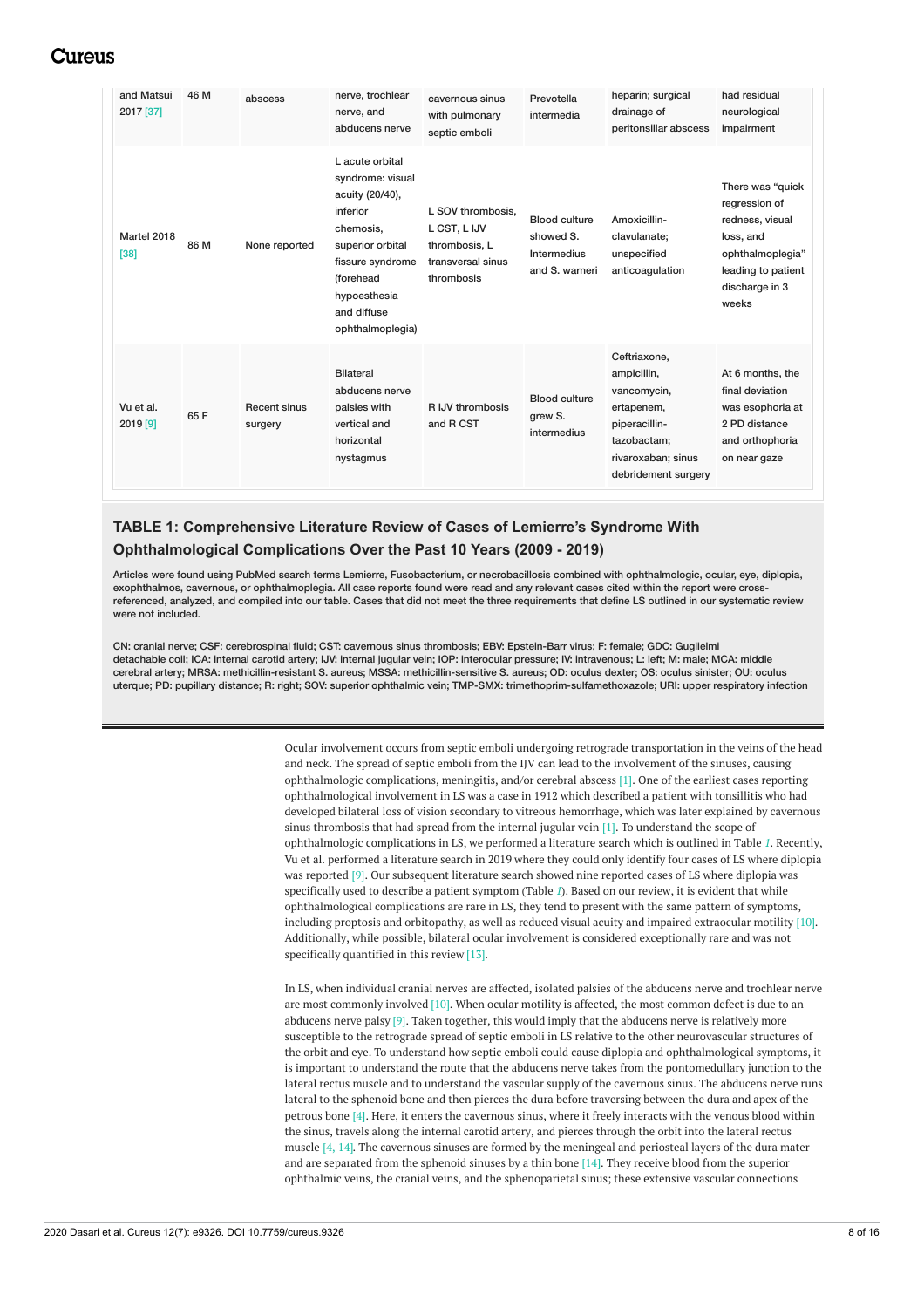make the cavernous sinus vulnerable to septic thrombosis produced by infections involving the sinuses, oropharynx, and ears [14]. In LS, this allows the retrograde spread of septic emboli from the oropharynx and the veins of the head and neck, such as the IJV, to cause cavernous sinus thrombosis and ocular symptoms, such as abducens nerve palsies, diplopia, and even reduced visual acuity or impaired pupillary response to light. As a result, septic thrombosis of the cavernous sinuses is a potentially lethal medical emergency that requires early recognition and treatment to minimize serious morbidity and mortality.

In general, cavernous sinus thrombosis presents with headaches, fever, and ocular symptoms which can include proptosis, chemosis, or cranial nerve palsies of the oculomotor nerve, trochlear nerve, and abducens nerve [15]. Additionally, impairment of CSF flow from a sinus thrombosis can lead to intracranial hypertension, papilledema, and diplopia from abducens nerve palsies, providing two mechanisms where cavernous sinus thrombosis can impair the abducens nerve [15]. Moreover, cavernous sinus involvement could lead to paralysis of the lateral rectus muscle from impingement or muscle inflammation beyond the impairment of the abducens nerve itself [4]. Thus, clinicians should strongly consider LS in the context of recent oropharyngeal infection and a new onset abducens nerve palsy [9].

Due to the morbidity associated with cavernous sinus thrombosis in LS and the lack of any comprehensive literature review on LS with ophthalmologic complications, we performed a systematic literature review to fill this void in the medical literature. This review is outlined in Table *[1](#page-5-0)*. Between 2009 - 2019, there were 27 cases of LS that met the criteria outlined in this paper and where the patients presented with any symptoms involving the orbit, the extraocular muscles, the optic nerve, the oculomotor nerve, the trochlear nerve, the abducens nerve, or the cavernous sinus. The subsequent data was analyzed and presented in Table *[2](#page-9-0)*. The most common presenting symptom was impaired extraocular motility, which included diplopia, cranial nerve (CN) III/IV/VI palsies, ophthalmoplegia, and strabismus. This occurred in 24 cases (88.89%) of the 27 patients that met the inclusion criteria; an abducens nerve palsy specifically occurred in 12 cases (44.44%). Cavernous sinus thrombosis was present in 19 cases (70.37%). The next most common presenting symptoms were blepharoptosis/ptosis (nine cases; 33.33%) and impaired visual acuity (eight cases; 29.63%). Three patients had severely impaired visual acuity on presentation (defined in Table *[2](#page-9-0)* as complete loss of visual acuity/light perception or loss of pupillary light reflex). One patient had methicillin-resistant S. aureus (MRSA) bacteremia and was discharged with some recovery of visual acuity [16]. The second patient also had MRSA bacteremia and did not regain function of the optic nerve so there was no return of the pupillary light reflex [17]. The third patient had *F. necrophorum* bacteremia and had an unclear outcome, but the authors stated the patient had "improved clinically" after surgical intervention [18]. Eight cases (29.63%) made a complete recovery as defined by the authors of the respective papers, while two cases (7.41%) proved to be fatal. Both fatal cases had Gram-positive cocci bacteremia identified by blood culture [19-20]. Nine cases (33.33%) had blood culture-confirmed *F. necrophorum* and 22 cases (81.48%) had imaging that confirmed IJV thrombophlebitis. Nine cases (33.33%) had Gram-positive cocci identified on blood culture and these cases tended to have poorer outcomes. Finally, in terms of treatment, 17 cases (62.96%) received anticoagulation, 19 cases (70.37%) received some type of surgical intervention, and 14 cases (51.85%) received both.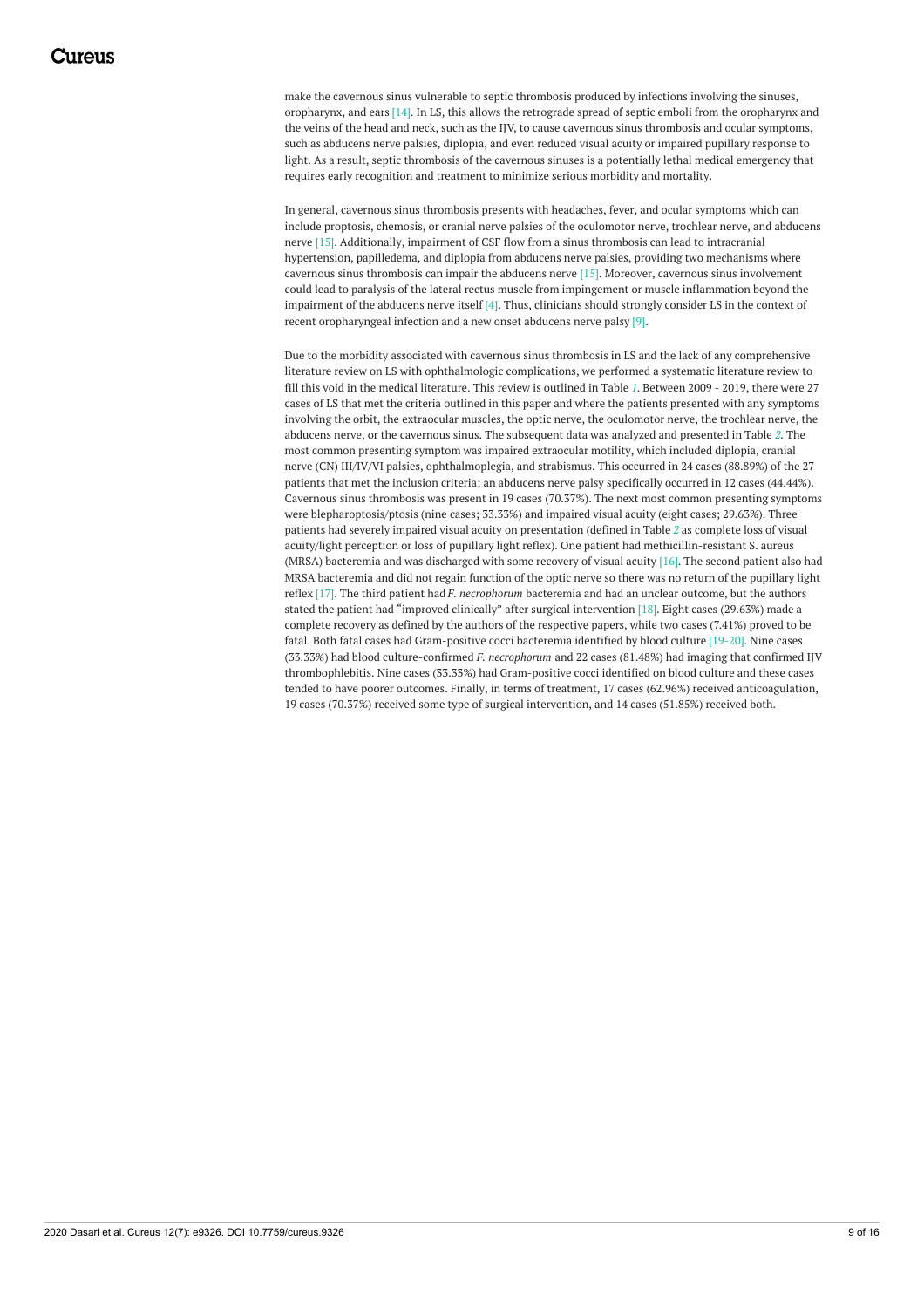<span id="page-9-0"></span>

| Analysis of Comprehensive Literature Review of LS Cases With Ophthalmological Disease Over a 10-Year Period (2009 - 2019) |                |
|---------------------------------------------------------------------------------------------------------------------------|----------------|
| Total number of cases                                                                                                     | 27             |
| Cavernous sinus thrombosis                                                                                                | 19             |
| Extraocular muscle dysfunction (diplopia, CN III/IV/VI palsy, ophthalmoplegia, or strabismus)                             | 24             |
| Abducens nerve palsy (specifically)                                                                                       | 12             |
| Proptosis                                                                                                                 | 5              |
| Blepharoptosis/ptosis                                                                                                     | 9              |
| Decreased visual acuity                                                                                                   | 8              |
| Complete loss of visual acuity/light perception or loss of pupillary light reflex                                         | 3              |
| Elevated Intraocular pressure                                                                                             | $\overline{2}$ |
| Blood culture-confirmed F. necrophorum                                                                                    | 9              |
| Blood culture-confirmed Gram-positive cocci                                                                               | 9              |
| Imaging-confirmed IJV thrombosis                                                                                          | 22             |
| Treated with anticoagulation                                                                                              | 17             |
| Treated with surgical intervention (includes needle aspiration, drainage of abscesses, and dental procedures)             | 19             |
| Treated with both anticoagulation and surgical Intervention                                                               | 14             |
| Complete recovery (defined by respective authors)                                                                         | 8              |
| Remaining gaze limitation, diplopia, or strabismus                                                                        | 8              |
| Permanently impaired visual acuity (Including blindness)                                                                  | 1              |
| <b>Fatal Cases</b>                                                                                                        | $\overline{2}$ |

### **TABLE 2: Analysis of Comprehensive Literature Review of Lemierre's Syndrome (LS) Cases With Ophthalmological Disease Over the Past 10 Years (2009 - 2019)**

CN: cranial nerve; IJV: internal jugular vein

### **Diagnosis**

Early diagnosis of LS is critical as any delay in treatment can lead to a doubling in mortality from 5% to about 10% [5, 7]. Specifically, delays in treatment by four or more days have been shown to significantly worsen clinical outcomes [7]. Unfortunately, the diagnosis of LS is difficult due to its low incidence and lack of pathognomonic symptoms. Furthermore, the symptoms (and management) present over such a wide range of specialties and make it even more complicated to identify early on. As a result, clinicians are often unable to consider LS on their differential diagnosis until complications from metastatic spread occur or *F. necrophorum* is identified on culture, both of which are dangerously late in the patient's clinical course. A combination of clinical symptoms, inflammatory markers, imaging findings, and blood cultures can be used to help clinicians identify LS as quickly as possible to minimize long-term morbidity and mortality in their patients.

Generally, the earliest clinical symptom is a nonspecific sore throat. This nonspecific sore throat may resolve by the time post-anginal symptoms begin to present but unilateral swelling of the jaw or along the sternocleidomastoid muscles (SCM), indicating thrombosis of IJV, can be an early "red flag" presenting symptom in 26% - 45% of cases before significant metastatic spread has occurred. A high level of CRP should also play a crucial role in quickly determining LS [1]. Infectious mononucleosis is frequently a primary diagnosis that is made instead of LS, but focusing on classical findings of LS, particularly unilateral swelling associated with IJV thrombosis, elevated CRP, and later, septic emboli, should guide clinical suspicion. The general pattern to classically look for includes a sore throat with a foul odor characteristic of anaerobes, followed by high fever, an elevated CRP, and eventual jugular vein thrombophlebitis with metastatic lesions [1].

An early collection of blood culture samples, ideally before antibiotic treatment, is crucial towards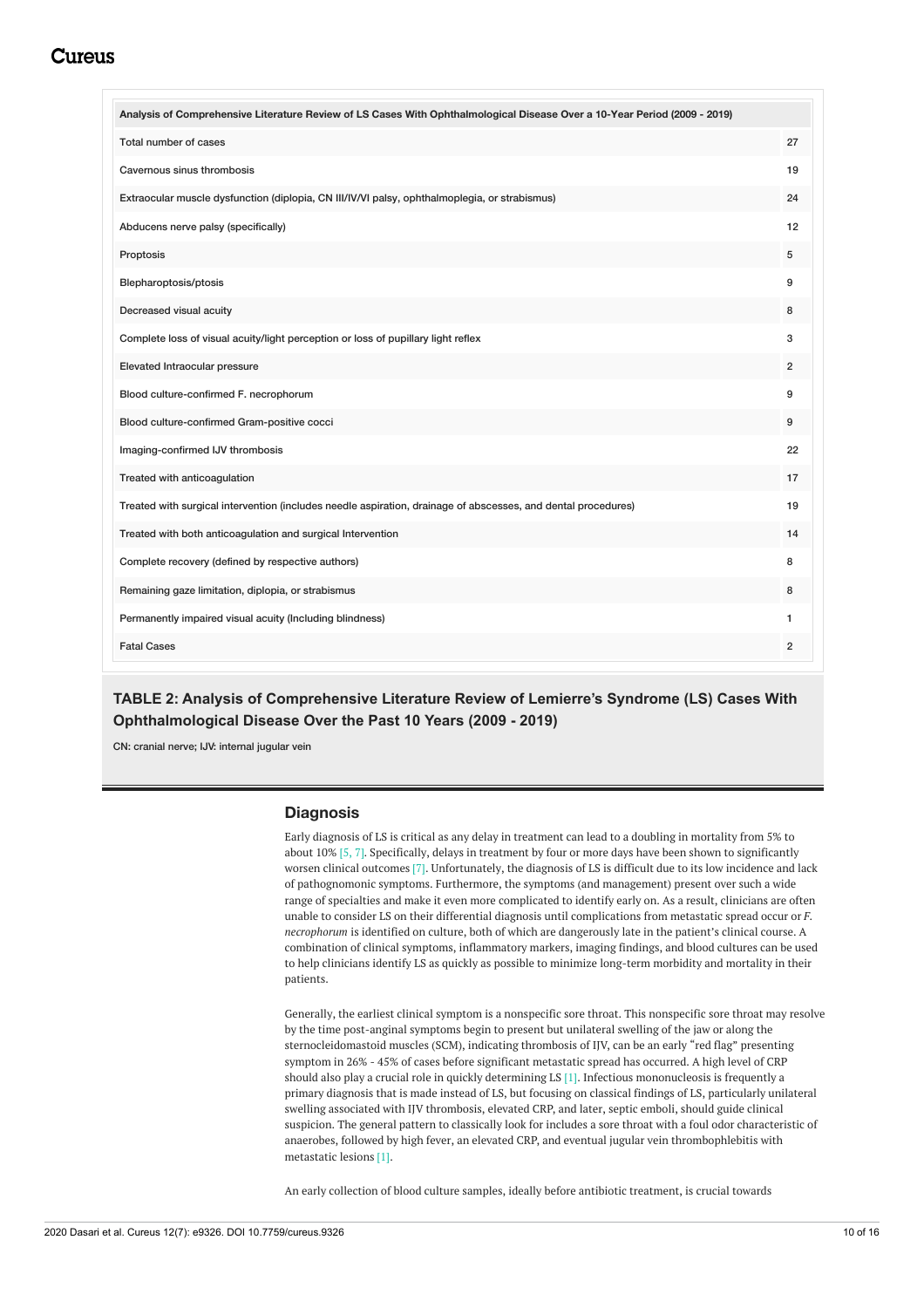establishing a clear diagnosis of LS. *F. necrophorum* is notoriously difficult to culture and has a long incubation time as well, making it easy to miss [5]. This can be worrisome as septic embolization can occur while clinicians wait for culture confirmation of this slow-growing organism. Paradoxically, when initial cultures are negative, this may actually make *Fusobacterium* a more likely diagnosis because it takes about one week before it can be detected [4]. Furthermore, because *F. necrophorum* has been detected using molecular methods in culture-negative cases, it is possible that the *Fusobacterium* species is largely responsible for LS even when not detected by culture and a negative culture does not exclude necrobacillosis [1]. PCR may be the best laboratory test as it is able to identify *F. necrophorum* in culture-negative patients; however, there are no commercially available *F. necrophorum*-specific PCR kits currently [1].

In our 10-year systematic literature review of LS cases with ophthalmological complications, nine cases (33.33%) had blood culture-confirmed *F. necrophorum*. This is presented in Table *[3](#page-10-0)*. Of these cases, four patients made complete recoveries [4, 21, 24, 35], while three patients had a remaining abducens nerve palsy upon discharge [12, 25, 26]. Two cases had unclear or unstated outcomes [18, 23]. Nine cases (33.33%) had Gram-positive cocci identified on blood culture and these cases tended to have poorer outcomes. This is outlined in Table *[4](#page-10-1)*. Seven of the nine cases had remaining ocular deficits or worse. One case, as outlined earlier, had MRSA bacteremia and did not regain function of the optic nerve so there was no return of the pupillary light reflex [17]. Two other cases were fatal with S. milleri bacteremia or methicillin-sensitive S. aureus (MSSA) bacteremia [19-20]. The remaining four cases of Gram-positive cocci bacteremia that had poor outcomes were discharged with a remaining gaze palsy, remaining diplopia, or remaining strabismus [9, 16, 22, 26]. Based on this systematic review of reported cases, it seems like LS with Gram-positive cocci bacteremia tended to have worse ophthalmic outcomes than cases with blood culture-confirmed *F. necrophorum*. Furthermore, while the literature and the definition outlined in this paper specifically discuss the importance of culturing *F. necrophorum* for LS diagnosis, it would seem that there was a higher proportion of cases with Gram-positive cocci when looking at this subset of patients with LS and the ophthalmological complications emphasized in this review.

<span id="page-10-0"></span>

| Outcomes In Blood Culture Confirmed F. Necrophorum LS Patients With Ophthalmological Complications From 2009 - 2019 |   |
|---------------------------------------------------------------------------------------------------------------------|---|
| <b>Total cases</b>                                                                                                  | 9 |
| Full recovery                                                                                                       | 4 |
| Remaining abducens nerve palsy                                                                                      | 3 |
| Unclear/not stated                                                                                                  | ົ |

# **TABLE 3: Outcomes in Blood Culture-Confirmed F. Necrophorum Lemierre's Syndrome (LS) Patients With Ophthalmological Complications From 2009 - 2019**

F. necrophorum: Fusobacterium necrophorum

<span id="page-10-1"></span>

| Outcomes of LS Cases With Gram-Positive Cocci Bacteremia and Ophthalmological Complications From 2009 - 2019 |                |
|--------------------------------------------------------------------------------------------------------------|----------------|
| Total cases                                                                                                  | 9              |
| Death                                                                                                        | $\overline{2}$ |
| Permanent loss of pupillary light reflex                                                                     |                |
| Remaining gaze limitation, diplopia, strabismus                                                              | 4              |
| Improvement with no remaining recorded deficit                                                               |                |
| Unclear/not stated                                                                                           |                |

### **TABLE 4: Outcomes of Lemierre's Syndrome (LS) Cases With Gram-Positive Cocci Bacteremia and Ophthalmological Complications From 2009 - 2019**

In terms of imaging for IJV thrombophlebitis and septic emboli, a combination of imaging modalities can be used. A chest x-ray will typically be nonspecific until cavitations are seen late in the disease, making it less useful in the context of LS [1]. MR venography has a sensitivity of 100% and specificity of 96%, so it is the most accurate tool for identifying all the septic emboli and the thrombophlebitis characteristic of LS;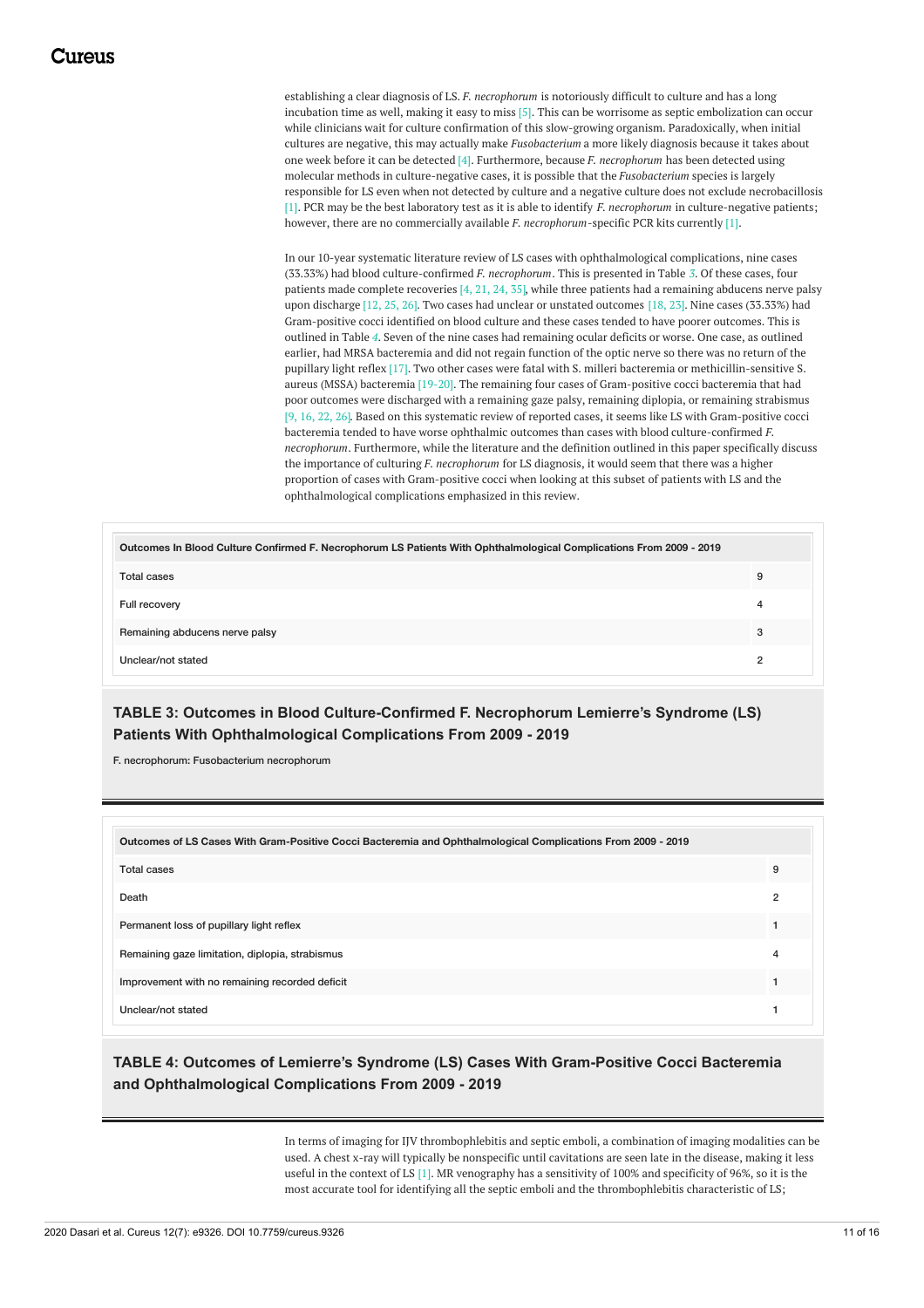unfortunately, its cost makes MR venography an unrealistic screening tool [1]. The most convenient tool is ultrasound, which is readily available at the bedside but has low sensitivity relative to other imaging modalities like MRI or CECT. Thus, CECT is probably the best middle ground where it can readily find emboli and is easily available to clinicians [5]. Ultrasound can still play an important role in managing patients after LS is diagnosed by allowing clinicians to determine how effective the treatment regimen is. Overall, the best use of imaging modalities for patients with LS utilizes both CECT to diagnose and identify locations of thrombus formation and septic emboli and color Doppler to track the progression of the thrombus while the patient is being treated [1].

#### **Treatment**

Treatment of LS revolves around aggressive antibiotic treatment, anticoagulation therapy, and surgical management [7]. Without antibiotics, the natural course of LS, as described by Lemierre in his original 1936. paper, led to death within 12 days [2]. Subacute cases led to death within 40 - 60 days; both are no longer natural histories of LS since antibiotic therapy is readily available [1]. Delaying antibiotic treatment may increase mortality and will affect long-term morbidity in LS. It is important to note that LS can progress despite being treated with appropriate antibiotics that have good Gram-negative anaerobe coverage [4].

Studies have shown that all strains of *F. necrophorum* are sensitive to metronidazole, ticarcillin-clavulanate, cefoxitin, co-amoxiclav, and imipenem, while resistance to erythromycin is relatively common in 15% - 22% of cases [1]. *F. necrophorum* has intrinsic resistance to gentamycin, quinolones, and erythromycin with poor observed efficacy of tetracyclines [1]. Furthermore, clindamycin has weak bactericidal activity against *F. necrophorum* and may even only be bacteriostatic in vivo, especially when compared with metronidazole or imipenem [1]. This could be explained, however, by antibiotics having poor penetration into the clots that define LS, with studies showing that antibiotic levels in serum/tissue did not correlate with efficacy and that antibiotics that penetrated well into the fibrin clot were more effective [1].

There is no clinical data comparing the efficacy of various antibiotics in treating LS, but based on in vitro data and clinical evidence, carbapenems, beta-lactam/beta-lactamase inhibitor combinations, and metronidazole seem to be the most effective drugs [1]. Among these, metronidazole has good oral bioavailability, excellent coverage of all *Fusobacterium* species, and strong penetration into tissues, specifically, the CNS, making it appear to be the best choice [1]. Carbapenems or piperacillin/tazobactam with metronidazole has a 98% success rate with an average duration of four weeks of treatment [5]. If patients respond well during the first two to three weeks of intravenous (IV) antibiotics, they can then be switched to an oral treatment protocol (generally, metronidazole) for four more weeks once their clinical symptoms have settled [1, 5].

In our systematic review of the literature, we found that there were no cases where antibiotics were not used as a first-line treatment for patients that had LS with ophthalmological complications. Furthermore, there was only one case where two or more antibiotics were not used to treat the patient [38]. To better understand the antibiotic patterns used to treat patients with this atypical presentation of LS, we reviewed Table *[1](#page-5-0)* and tallied the number of times each antimicrobial was used in separate cases. We then excluded any antimicrobials that had not been used in three or more individual cases and presented this data in Table *[5](#page-12-0)*. Metronidazole was the most commonly used antibiotic and was used in 11 separate cases (40.74%). Meropenem and ceftriaxone were each used in seven cases (25.93%), while vancomycin and clindamycin were each used in six cases (22.22%).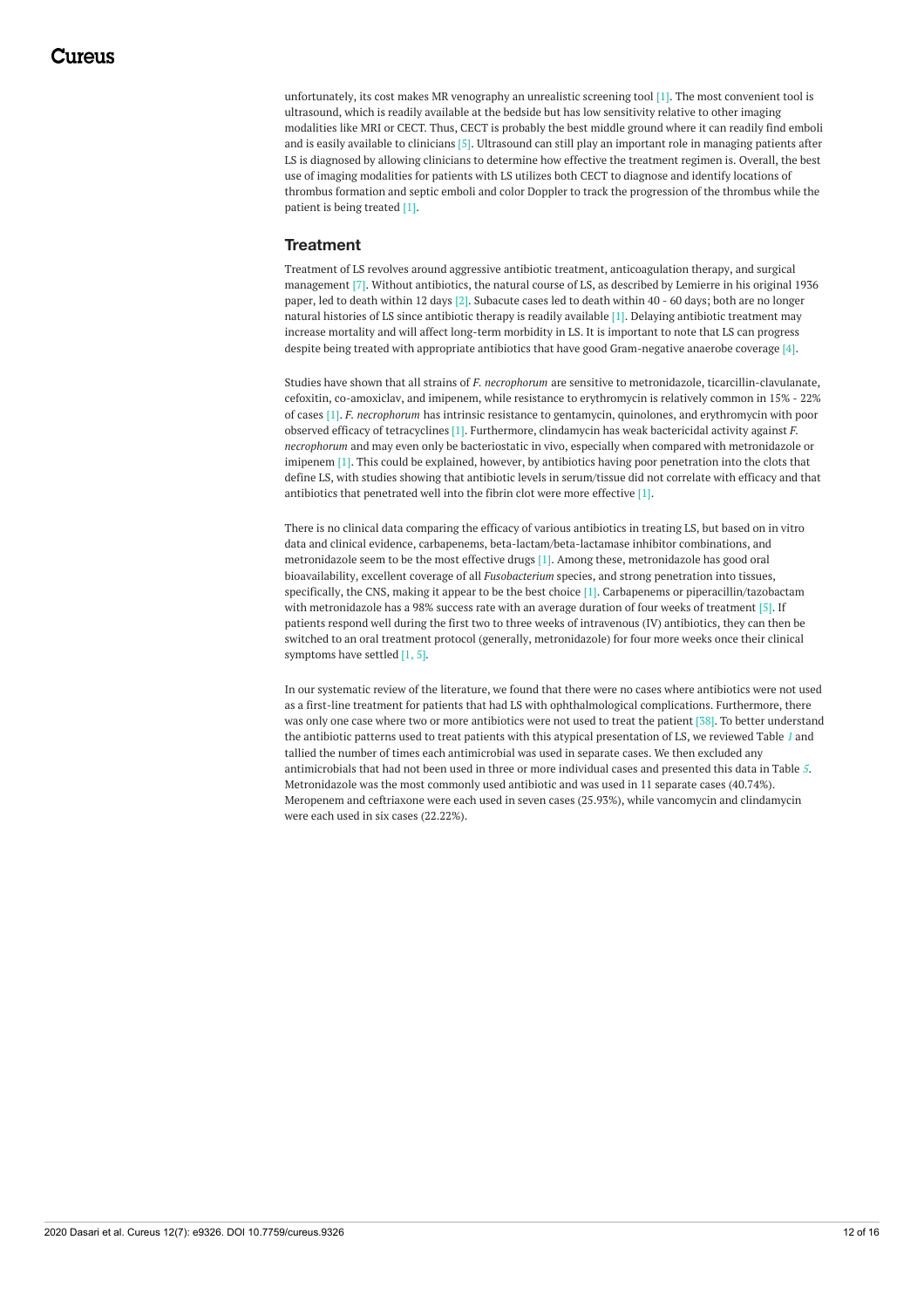<span id="page-12-0"></span>

| Antibiotics Used to Treat LS Cases With Ophthalmologic Complications From 2009 - 2019 (Only Includes Antimicrobials Used in Three Or<br><b>More Separate Cases)</b> |                |
|---------------------------------------------------------------------------------------------------------------------------------------------------------------------|----------------|
| Metronidazole                                                                                                                                                       | 11             |
| Meropenem                                                                                                                                                           | $\overline{7}$ |
| Ceftriaxone                                                                                                                                                         | 7              |
| Vancomycin                                                                                                                                                          | 6              |
| Clindamycin                                                                                                                                                         | 6              |
| Amoxicillin-Clavulanate                                                                                                                                             | 4              |
| Piperacillin-Tazobactam                                                                                                                                             | 3              |

**TABLE 5: Antibiotics Used to Treat Lemierre's syndrome (LS) Cases With Ophthalmologic Complications From 2009 - 2019 (Only Includes Antimicrobials Used in Three or More Separate Cases)**

> Anticoagulation is the second arm of managing LS, although the benefits of anticoagulation therapy are unclear. The risks and benefits of anticoagulation therapy have not been adequately assessed in a controlled study and the incidence of the disease is too low, making it difficult to determine the true cost-benefit ratio of providing anticoagulation treatment [6]. In two reviews, LS patients who received anticoagulation did have favorable outcomes, and most patients receive anticoagulation treatment, usually low-molecularweight heparin (LMWH), based on departmental protocols but there is no strong data to guide anticoagulation therapy [7]. It is speculated that thrombosis in more severe sites, like the cavernous sinus, requires more aggressive treatment strategies and this could be an indication where anticoagulation is recommended, even when there is no clinical data to support this decision in LS patients [5, 7]. In studies focusing on anticoagulation in sinus thrombosis, a 2002 meta-analysis of three small randomized clinical trials found a nonsignificant reduction in mortality [15]. A subsequent 2004 prospective study showed that heparin was used for patients with sinus thrombosis 80% of the time with 79% of patients recovering, 5% of patients experiencing major morbidity, and 8% of patients succumbing to mortality [15]. This study has since guided the treatment of sinus venous thrombosis and most neurologists tend to treat with anticoagulation when the diagnosis is confirmed [15].

> In our systematic review, we tried to quantify the anticoagulation trends used to manage the treatment of LS patients with ophthalmological complications. This is outlined in Table *[6](#page-12-1)*. Seventeen patients (62.96%) received some form of anticoagulation treatment. While heparin was the most frequently used anticoagulant reported, only one case in the last five years used heparin when anticoagulation was specified [37]. This may reflect the trend away from heparin towards LMWHs and direct oral anticoagulants in the medical community.

<span id="page-12-1"></span>

| Anticoagulation Used to Treat LS Patients With Ophthalmological Complications From 2009 - 2019 |    |
|------------------------------------------------------------------------------------------------|----|
| Total                                                                                          | 17 |
| Heparin                                                                                        | 5  |
| Low-molecular-weight heparin (enoxaparin, dalteparin)                                          | 3  |
| Rivaroxaban                                                                                    | 2  |
| Warfarin                                                                                       |    |
| Unspecified                                                                                    | 6  |

### **TABLE 6: Anticoagulation Used to Treat Lemierre's syndrome (LS) Patients With Ophthalmological Complications From 2009 - 2019**

Surgical intervention is saved for extremely ill patients and is done to prevent further production of septic emboli [5]. Additionally, the defining septic emboli and abscess formation of LS cause poor penetration of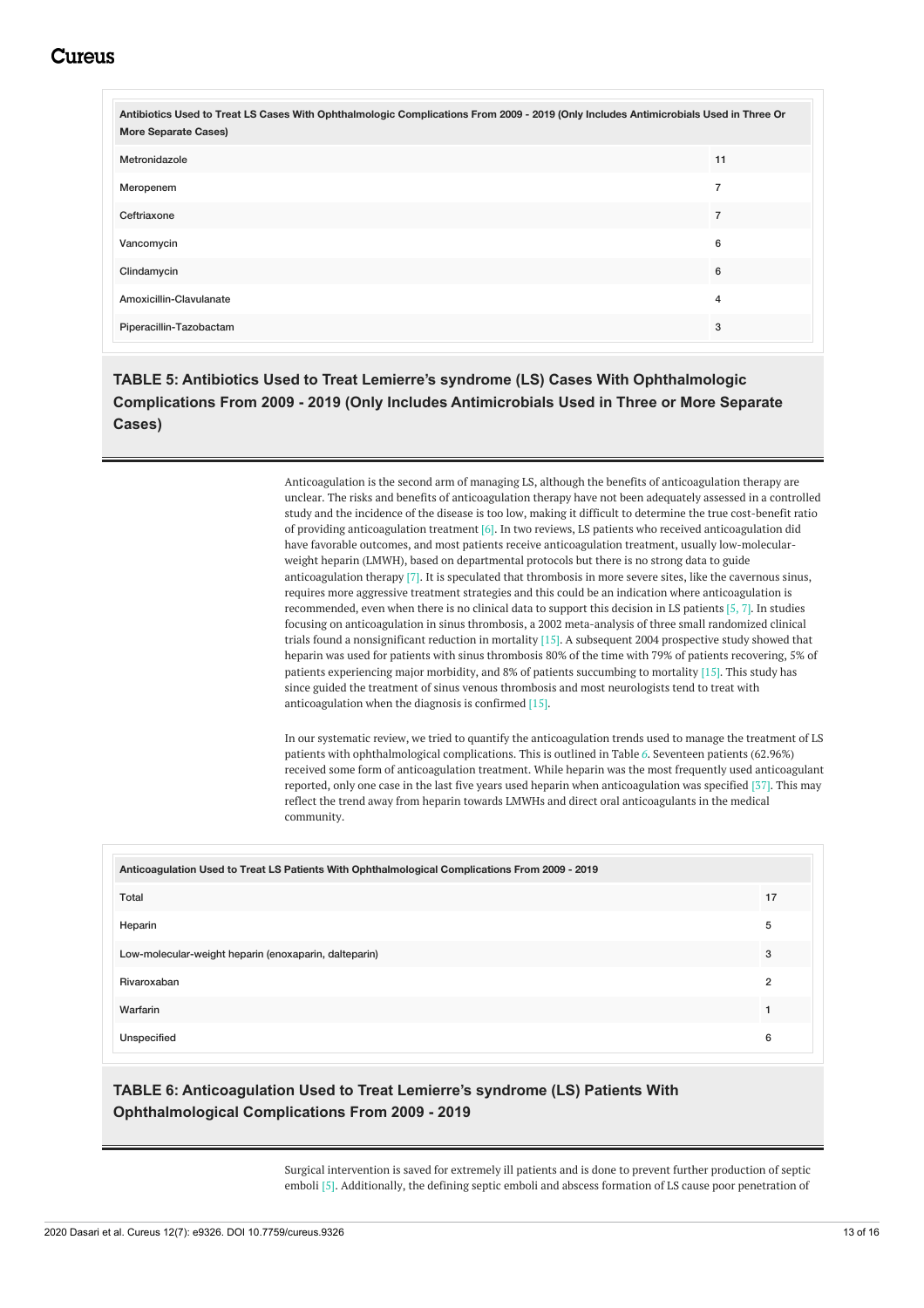antibiotics with many reports showing that the infection only begins to resolve after surgical drainage of the pus, regardless of location [1]. Thus, surgical intervention is a critical third pillar of management for the most severe cases of LS and the specific surgical subspecialty that should be contacted is largely dependent on the location of the septic emboli. In our review, 19 patients (70.37%) received some type of surgical intervention ranging from the treatment of periodontal disease and incision and drainage of abscesses to otolaryngology and oculoplastic procedures.

For the management of the ophthalmic complications of LS, an oculoplastic consultation may be warranted. Oculoplastic intervention can be done to help treat the cranial nerve palsies that cause the most common ocular symptoms associated with LS (88.89% according to our data) (Table *[2](#page-9-0)*). For isolated palsies of CN III, IV, and VI, nonsurgical approaches using patches, prisms, and botulinum toxin injections can be used to acutely treat horizontal misalignment in the first six months (acute phase), after which surgery is considered for chronic cranial nerve palsies (defined as beyond six months) with the goals of gaining adequate realignment for binocular function, correcting ptosis, and correcting head position [39-40]. Among nonsurgical treatment options, botulinum toxin, in particular, has been shown to cause a significant improvement in outcomes and is a minimally invasive technique that can be efficacious in the acute treatment of abducens nerve palsies [41]. A significant number of patients can have a full recovery with botulinum toxin alone and no surgery would be needed. If medical management alone fails over the first six months, then surgery would have to be considered and surgery in conjunction with botulinum toxin has superior outcomes relative to conventional management with surgery alone [42-44].

The abducens nerve is particularly vulnerable to intracranial pathologies, such as edema or inflammation, due to its long intracranial pathway. This makes it susceptible to the septic emboli and metastatic spread that defines LS, and as a result, it was the most frequently affected cranial nerve causing ophthalmic complications in our review (44.44% of cases) (Table *[2](#page-9-0)*). Because it is particularly vulnerable to many intracranial pathologies that can be more sinister than the acute defect itself, the initial management is to identify and treat the underlying cause. Afterward, acute management in the first six months relies on interventions, such as patching, compensatory prisms, or botulinum toxin, to prevent diplopia and abnormal head posture during the acute stage of presentation [41]. In a six-year retrospective study, Fitzsimons et al. identified 55 patients with abducens nerve palsies who were treated with botulinum toxin injections to the ipsilateral antagonistic medial rectus muscle with or without surgery. Seventy-two percent of patients obtained a significant benefit from botulinum toxin injection at any stage of their management [44]. Thirtyseven percent of patients in this series fully recovered with only botulinum toxin injections, suggesting that it has an efficacious role in the nonsurgical management of abducens nerve paresis cases, especially when given in the first six months of onset  $[41, 44]$ . Taken together, this suggests that botulinum toxin injections improve outcomes when given to patients whose natural history would include a full recovery or as an adjunct to surgery in patients whose natural history is one where there is a complete loss of function and no recovery without intervention.

Like isolated palsies affecting the other cranial nerves controlling the extraocular muscles, if there is a failure of improvement after six months, the palsy is considered chronic and corrective surgery is indicated. The surgical intervention chosen is critical in determining the optimal response. One must consider the severity of the paresis, the duration/onset, and the amount of motility limitation. By appropriately identifying these factors, good outcomes can be achieved with minimal need for secondary procedures or interventions. Bagheri et al. performed a 10-year retrospective study on abducens nerve palsies and compared outcomes between the group that received recession and resection (R&R) muscle surgery without transposition (51.5%), the group that received surgery with transposition procedures (24.2%), and the group that received botulinum toxin injections (24.2%); 21% of cases required a second procedure [41]. The final postoperative mean  $\pm$  SD ocular deviation (prism diopters) after the first procedure was 5.5  $\pm$  16.0 in the R&R group,  $6.0 \pm 9.8$  in the transposition group, and  $15.0 \pm 20.0$  in the botulinum group, which were all significant improvements relative to the preoperative measurements (56.9  $\pm$  24.3 in the R&R group; 50.3  $\pm$  16.8 in the transposition group;  $44.3 \pm 10.5$  in the botulinum group) [41]. Head posture and limitation of mobility also significantly improved after each type of intervention [41].

### **Conclusions**

*Fusobacterium necrophorum*-induced Lemierre's syndrome was relatively common before antibiotics but became "the forgotten disease" until a recent gain in incidence over the last 30 years. This could potentially be related to the decreased use of antibiotics for patients presenting with a sore throat. It is urgent that clinicians remember that non-streptococcal sore throat can still be of bacterial origins. While recent changes in prescription patterns may play a role in *F. necrophorum*-driven LS, the incidence of this disease is too low to warrant changing current antibiotic guidelines for pharyngitis/tonsillitis. Due to its low incidence and a broad spectrum of symptoms, Lemierre's syndrome does not have an obvious clinical diagnosis and can confuse the clinician treating the patient. Communication between hospitalists, ophthalmologists, otolaryngologists, neurologists, and radiologists is critical towards quickly diagnosing the syndrome so that prompt antibiotics, anticoagulation, and surgical intervention can occur. Moving forwards, the most crucial aspect of managing Lemierre's syndrome in the modern medical community is for physicians to be aware of this rare but life-threatening condition in order to expedite early treatment so that long-term morbidity and mortality can be minimized.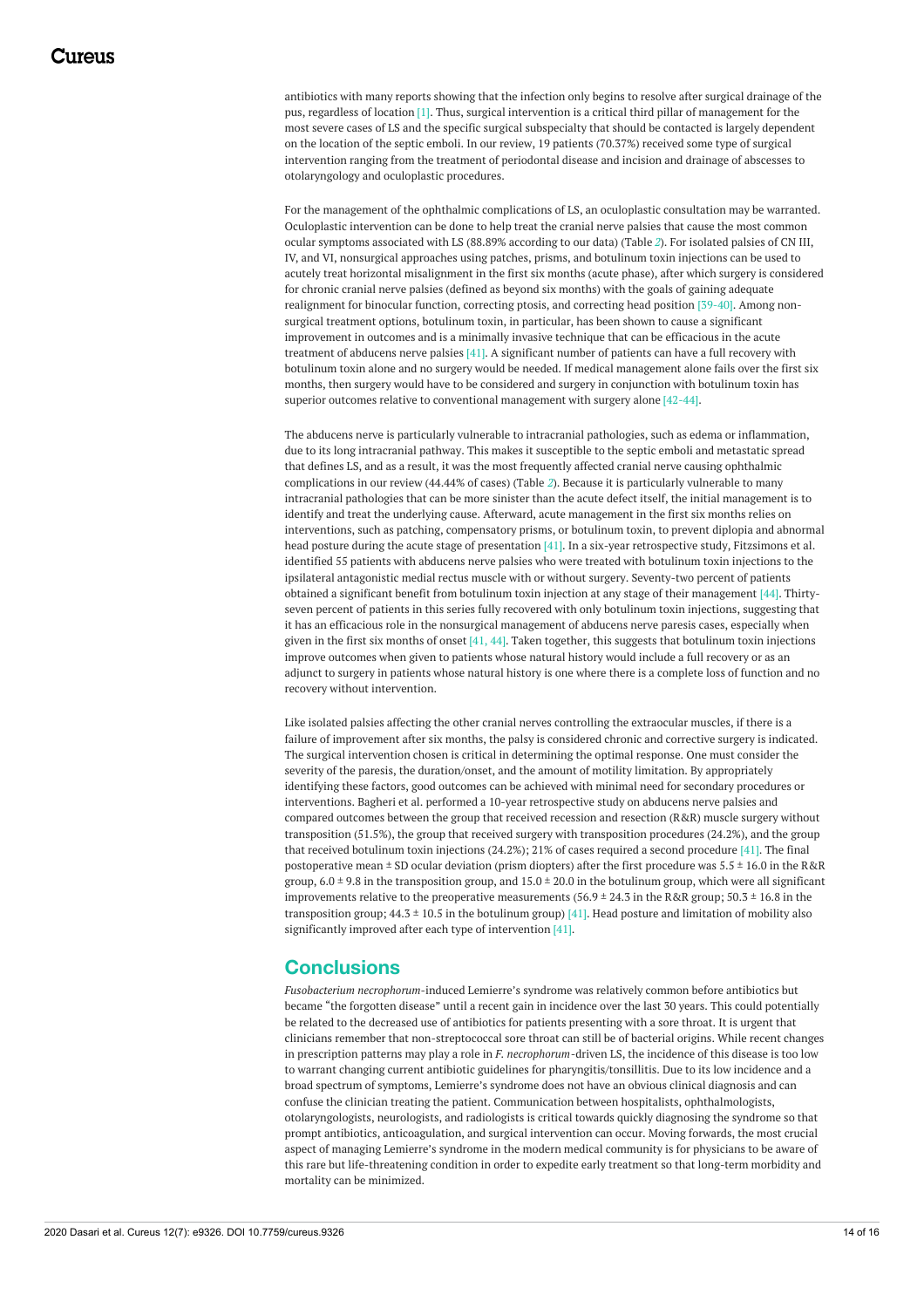# **Additional Information**

#### **Disclosures**

**Conflicts of interest:** In compliance with the ICMJE uniform disclosure form, all authors declare the following: **Payment/services info:** All authors have declared that no financial support was received from any organization for the submitted work. **Financial relationships:** All authors have declared that they have no financial relationships at present or within the previous three years with any organizations that might have an interest in the submitted work. **Other relationships:** All authors have declared that there are no other relationships or activities that could appear to have influenced the submitted work.

### **References**

- 1. Riordan T: Human infection with Fusobacterium necrophorum (Necrobacillosis), with a focus on Lemierre's syndrome. Clin Microbiol Rev. 2007, 20:622-659. [10.1128/cmr.00011-07](https://dx.doi.org/10.1128/cmr.00011-07)
- 2. Lemierre A: On certain [septicaemias](https://dx.doi.org/10.1016/S0140-6736(00)57035-4) due to anaerobic organisms . Lancet. 1936, 227:701-703. [10.1016/S0140-6736\(00\)57035-4](https://dx.doi.org/10.1016/S0140-6736(00)57035-4)
- 3. Vogel M, Horger M: Lemierre [syndrome](https://dx.doi.org/10.1055/s-2005-861706) (Article in German) . Rofo. 2005, 177:1-3. [10.1055/s-2005-861706](https://dx.doi.org/10.1055/s-2005-861706)
- 4. Olson KR, Freitag SK, Johnson JM, Branda JA: Case 36-2014 an 18-year-old woman with fever, pharyngitis, and double vision. N Engl J Med. 2014, 371:2018-2027. [10.1056/nejmcpc1310001](https://dx.doi.org/10.1056/nejmcpc1310001)
- 5. Johannesen K, Bodtger U: Lemierre's syndrome: current perspectives on diagnosis and [management](https://dx.doi.org/10.2147/idr.s95050) . Infect Drug Resist. 2016, 9:221-227. [10.2147/idr.s95050](https://dx.doi.org/10.2147/idr.s95050)
- 6. Karkos PD, Asrani S, Karkos CD, Leong SC, Theochari EG, Alexopoulou TD, Assimakopoulos AD: Lemierre's syndrome: a systematic review. Laryngoscope. 2009, 119:1552-1559. [10.1002/lary.20542](https://dx.doi.org/10.1002/lary.20542)
- 7. Blessing K, Toepfner N, Kinzer S, et al.: Lemierre syndrome associated with 12th cranial nerve palsy--a case report and review. Int J Pediatr Otorhinolaryngol. 2013, 77:1585-1588. 10.1016/j.ijporl.2013.0.
- 8. Jones C, Siva TM, Seymour FK, O'Reilly BJ: Lemierre's syndrome presenting with peritonsillar abscess and VIth cranial nerve palsy. J Laryngol Otol. 2006, 120:502-504. [10.1017/s002221510600034x](https://dx.doi.org/10.1017/s002221510600034x)
- 9. Vu VN, Savino PJ, Robbins SL: Bilateral abducens nerve palsy due to septic [thrombophlebitis](https://dx.doi.org/10.1016/j.ajoc.2019.100566) . Am J Ophthalmol Case Rep. 2019, 16:100566. [10.1016/j.ajoc.2019.100566](https://dx.doi.org/10.1016/j.ajoc.2019.100566)
- 10. Miller B, Khalifa Y, Feldon SE, Friedman DI: Lemierre syndrome causing bilateral cavernous sinus thrombosis. J Neuroophthalmol. 2012, 32:341-344. [10.1097/wno.0b013e31825e42ae](https://dx.doi.org/10.1097/wno.0b013e31825e42ae)
- 11. Riordan T, Wilson M: Lemierre's [syndrome:](https://dx.doi.org/10.1136/pgmj.2003.014274) more than a historical curiosa . Postgrad Med J. 2004, 80:328- 334. [10.1136/pgmj.2003.014274](https://dx.doi.org/10.1136/pgmj.2003.014274)
- 12. Gutzeit A, Roos JE, [Portocarrero-Fäh](https://dx.doi.org/10.3341/kjo.2013.27.3.219) B, et al.: Differential diagnosis of Lemierre's syndrome in a patient with acute paresis of the abducens and oculomotor nerves. Korean J Ophthalmol. 2013, 27:219-223. [10.3341/kjo.2013.27.3.219](https://dx.doi.org/10.3341/kjo.2013.27.3.219)
- 13. Olson JL, Mandava N: Bilateral intraocular [involvement](https://dx.doi.org/10.1136/bjo.2005.081851) in Lemierre's syndrome. Br J Ophthalmol. 2006, 90:249-250. [10.1136/bjo.2005.081851](https://dx.doi.org/10.1136/bjo.2005.081851)
- 14. Ebright JR, Pace MT, Niazi AF: Septic [thrombosis](https://dx.doi.org/10.1001/archinte.161.22.2671) of the cavernous sinuses . Arch Intern Med. 2001, 161:2671-2676. [10.1001/archinte.161.22.2671](https://dx.doi.org/10.1001/archinte.161.22.2671)
- 15. Stam J: [Thrombosis](https://dx.doi.org/10.1056/nejmra042354) of the cerebral veins and sinuses . N Engl J Med. 2005, 352:1791-1798. [10.1056/nejmra042354](https://dx.doi.org/10.1056/nejmra042354)
- 16. Lim SC, Lee SS, Yoon TM, Lee JK: Lemierre syndrome caused by acute isolated sphenoid sinusitis and its intracranial complications. Auris Nasus Larynx. 2010, 37:106-109. [10.1016/j.anl.2009.02.012](https://dx.doi.org/10.1016/j.anl.2009.02.012)
- 17. Stauffer C, Josiah AF, Fortes M, Menaker J, Cole JW: Lemierre syndrome secondary to [community-acquired](https://dx.doi.org/10.1016/j.jemermed.2012.02.075) methicillin-resistant Staphylococcus aureus infection associated with cavernous sinus thromboses. J Emerg Med. 2013, 44:e177-e182. [10.1016/j.jemermed.2012.02.075](https://dx.doi.org/10.1016/j.jemermed.2012.02.075)
- 18. Golan E, Wong K, Alahmadi H, Agid RF, Morris A, Sharkawy A, Zadeh G: Endoscopic sphenoid sinus drainage in Lemierre syndrome. J Clin Neurosci. 2014, 21:346-348. [10.1016/j.jocn.2013.02.020](https://dx.doi.org/10.1016/j.jocn.2013.02.020)
- 19. Kahn JB, Baharestani S, Beck HC, Ng D, Zoumalan CI, Warren FA, Palu RN: Orbital [dissemination](https://journals.lww.com/op-rs/Abstract/2011/05000/Orbital_Dissemination_of_Lemierre_Syndrome_From.34.aspx) of Lemierre syndrome from gram-positive septic emboli. Ophthalmic Plast Reconstr Surg. 2011, 27:67-68.
- 20. Aouad R, Melkane A, Rassi S: Lemierre syndrome: unusual cause and [presentation](https://dx.doi.org/10.1097/PEC.0b013e3181db235b). Pediatr Emerg Care. 2010, 26:376-377. [10.1097/PEC.0b013e3181db235b](https://dx.doi.org/10.1097/PEC.0b013e3181db235b)
- 21. Hegde V, Mitry D, Mc Ateer D, Azuara-Blanco A: Orbital cellulitis and cavernous sinus thrombosis secondary to necrobacillosis. Eye (Lond). 2009, 23:1473-1474. [10.1038/eye.2008.202](https://dx.doi.org/10.1038/eye.2008.202)
- 22. Lee S, Rutar T, Velez FG, Rosenbaum AL: [Lemierre's](https://dx.doi.org/10.1016/j.jaapos.2008.08.004) syndrome with fourth nerve palsy. J AAPOS. 2009, 13:107-108. [10.1016/j.jaapos.2008.08.004](https://dx.doi.org/10.1016/j.jaapos.2008.08.004)
- 23. Chacko EM, Krilov LR, Patten W, Lee PJ: Lemierre's and Lemierre's-like syndromes in association with infectious mononucleosis. J Laryngol Otol. 2010, 124:1257-1262. [10.1017/s0022215110001568](https://dx.doi.org/10.1017/s0022215110001568)
- 24. Peer-Mohamed B, Carr L: Neurological [complications](https://dx.doi.org/10.1111/j.1469-8749.2010.03718.x) in two children with Lemierre syndrome . Dev Med Child Neurol. 2010, 52:779-781. [10.1111/j.1469-8749.2010.03718.x](https://dx.doi.org/10.1111/j.1469-8749.2010.03718.x)
- 25. Bababeygy SR, Almarzouki H, Buffenn AN: Isolated abducens nerve palsy [secondary](https://dx.doi.org/10.1016/j.jaapos.2011.06.010) to Lemierre syndrome. J AAPOS. 2011, 15:587-589. [10.1016/j.jaapos.2011.06.010](https://dx.doi.org/10.1016/j.jaapos.2011.06.010)
- 26. Kraus CL, Culican SM: Challenging presentations of cavernous sinus [thrombophlebitis](https://dx.doi.org/10.1007/s12348-011-0053-7) . J Ophthalmic Inflamm Infect. 2012, 2:133-136. [10.1007/s12348-011-0053-7](https://dx.doi.org/10.1007/s12348-011-0053-7)
- 27. Krishna K, Diwan AG, Gupt A: Lemierre's [syndrome--the](https://www.researchgate.net/publication/229154310_Lemierre) syndrome quite forgotten. J Assoc Physicians India. 2012, 60:60-63.
- 28. Shibuya K, Igarashi S, Sato T, Shinbo J, Sato A, Yamazaki M: A [33-year-old](https://dx.doi.org/10.5692/clinicalneurol.52.782) male case of Lemierre syndrome associated with infectious cavernous sinus thrombosis and septic meningitis (Article in Japanese). Rinsho Shinkeigaku (Clin Neurol). 2012, 52:782-785. [10.5692/clinicalneurol.52.782](https://dx.doi.org/10.5692/clinicalneurol.52.782)
- 29. Aggarwal SK, Nath A, Singh R, Keshri A: Lemierre's syndrome presenting with [neurological](https://dx.doi.org/10.4103/0972-2327.112489) and pulmonary symptoms: case report and review of the literature. Ann Indian Acad Neurol. 2013, 16:259-263. [10.4103/0972-2327.112489](https://dx.doi.org/10.4103/0972-2327.112489)